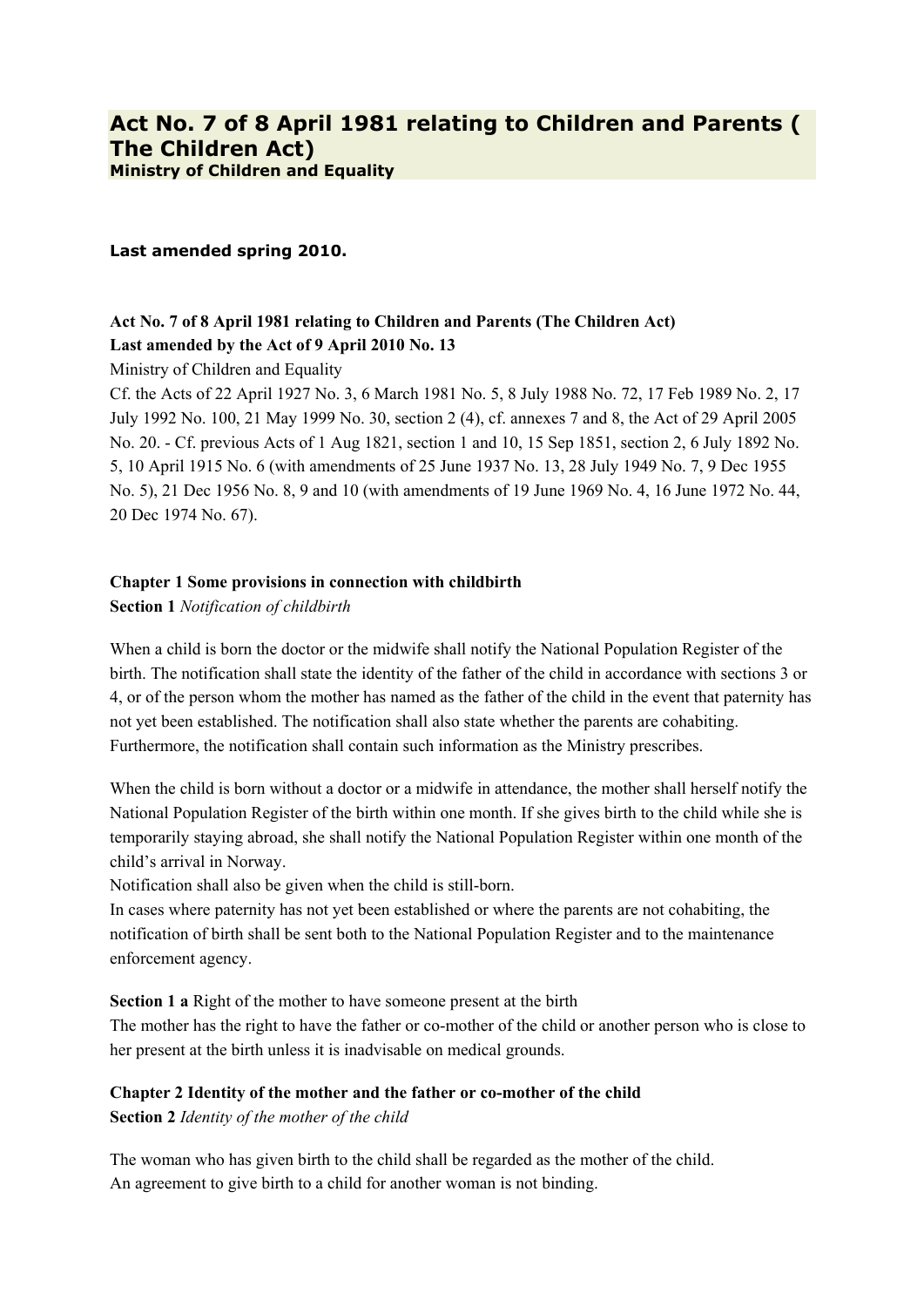## **Section 3** *Paternity or co-maternity following from marriage*

The man to whom the mother is married at the time of the child's birth shall be regarded as the father of the child.

The woman to whom the mother is married at the time of the child's birth, when the child was conceived by means of assisted fertilisation provided by an approved health service and with the woman's consent to the fertilisation, shall be regarded as the co-mother to the child. In assisted fertilisation provided by an approved health service outside Norway, the identity of the sperm donor must be known.

If the spouses were separated by licence or judgment at the time of the birth, the first and second paragraph shall not apply.

If the mother is a widow, her late spouse shall be regarded as the father or co-mother if it is possible that the mother may have conceived prior to the death of the spouse.

#### **Section 4** *Acknowledgement of paternity or co-maternity*

When paternity is not established pursuant to the provisions of section 3, the father may acknowledge paternity during the pregnancy or after the child is born.

The father shall acknowledge paternity in writing either in the notification of birth or by appearing in person before

a) the National Population Register,

b) the maintenance enforcement agency, a judge or the agency of the Norwegian Labour and Welfare Service designated by the Directorate of Labour and Welfare,

c) a Norwegian diplomatic or consular official, if the father is abroad,

d) the shipmaster, if the father is on board a Norwegian ship in foreign waters,

e) a foreign government authority, if the King has so determined, or

f) a midwife or a doctor at an pregnancy check-up.

Acknowledgement pursuant to this paragraph is only valid if the mother has accepted it in writing, or when the acknowledgement is given by the person whom the mother has named as the father.

If cohabitants are registered in the National Population Register at the same address or declare in a notification to the National Population Register that they are cohabiting, the mother's cohabitant may acknowledge paternity pursuant to this section, without the participation of the mother pursuant to the second sentence of the second paragraph. The mother shall be notified of the acknowledgement. If the parties do not agree on paternity, the authorities shall establish paternity, cf. section 5. The Ministry shall make further provisions in regulations.

Paternity may also be acknowledged by endorsing a paternity writ.

If the person acknowledging paternity is under 18 years of age, those who have parental responsibility for him must also sign the acknowledgement.

If a child is born following assisted fertilisation, the mother's female cohabitant may acknowledge comaternity pursuant to the provisions of this section. The assisted fertilisation must have taken place in an approved health service, and the mother's female cohabitant must have given consent to the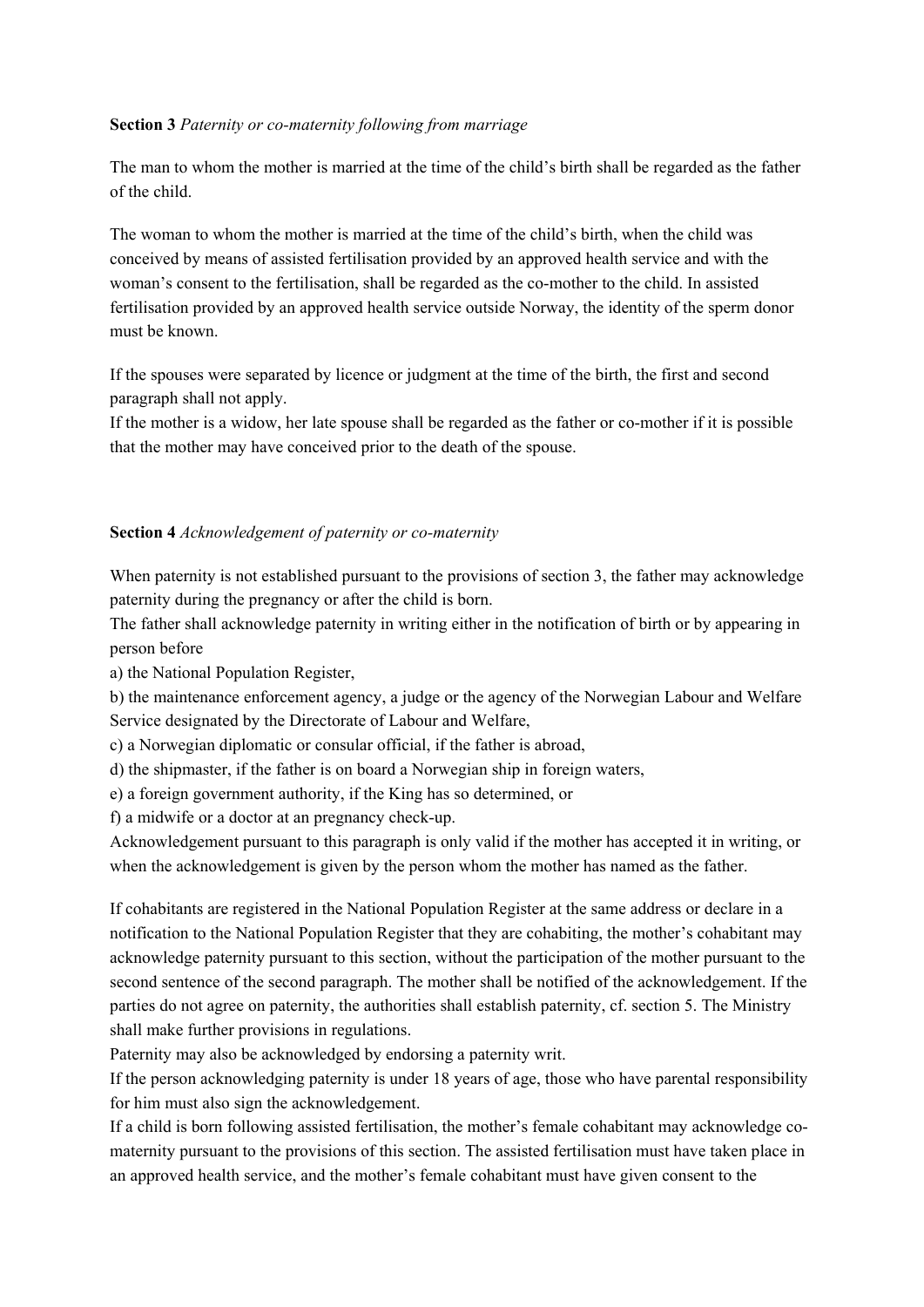fertilisation. Only persons of full age and legal capacity may give such consent. The provision of section 3, second paragraph, second sentence shall apply correspondingly.

#### **Section 4a**. *Co-maternity of the child*

The mother's female spouse or cohabitant shall be regarded as the co-mother of the child if the comaternity follows from marriage, acknowledgement or judgment.

A child may not have both a father and a co-mother.

Provisions laid down in statutes or regulations that apply to or concerning a father, shall apply in the same manner to or concerning a co-mother.

The Ministry may by regulations issue supplementary provisions concerning establishment of comaternity pursuant to sections 3 and 4 of this Act.

# **Section 5** *Responsibility of the authorities to establish paternity or co-maternity*

If the child has neither a father nor a co-mother in accordance with the provisions of sections 3 and 4, the authorities shall be responsible for establishing the identity of the father or co-mother, cf. chapters 3 and 4.

# **Section 6** *Change of paternity pursuant to sections 3 and 4 in a court of justice*

The child, each of the parents and the third party who believes he is the father of a child that already has a father, can at any time bring an action before the courts relating to paternity after matrimony or acknowledgement. If the child is under age, the action will be brought by the appointed guardian. If the child has reached the age of 15, the guardian may not bring an action without the consent of the child. If special grounds so indicate, the Directorate of Labour and Welfare may bring the action.

## **Section 7** *Change of paternity pursuant to sections 3 and 4 if another man acknowledges paternity*

Paternity pursuant to section 3 or 4 may be changed if another man acknowledges paternity pursuant to section 4, if the acknowledgement is accepted in writing by the mother and the person who has been regarded as the father. However, such acknowledgement is only valid if the Directorate of Labour and Welfare considers it probable that the other man is the father of the child.

## **Section 8** *Paternity or co-maternity may not be tried in other cases*

Courts of justice or administrative agencies may not try the issue of paternity or co-maternity in cases other than those mentioned in sections 6 and 7. Courts of justice or administrative agencies may not in other cases assume a man to be the father or a woman to be the co-mother unless this has been established pursuant to this Act.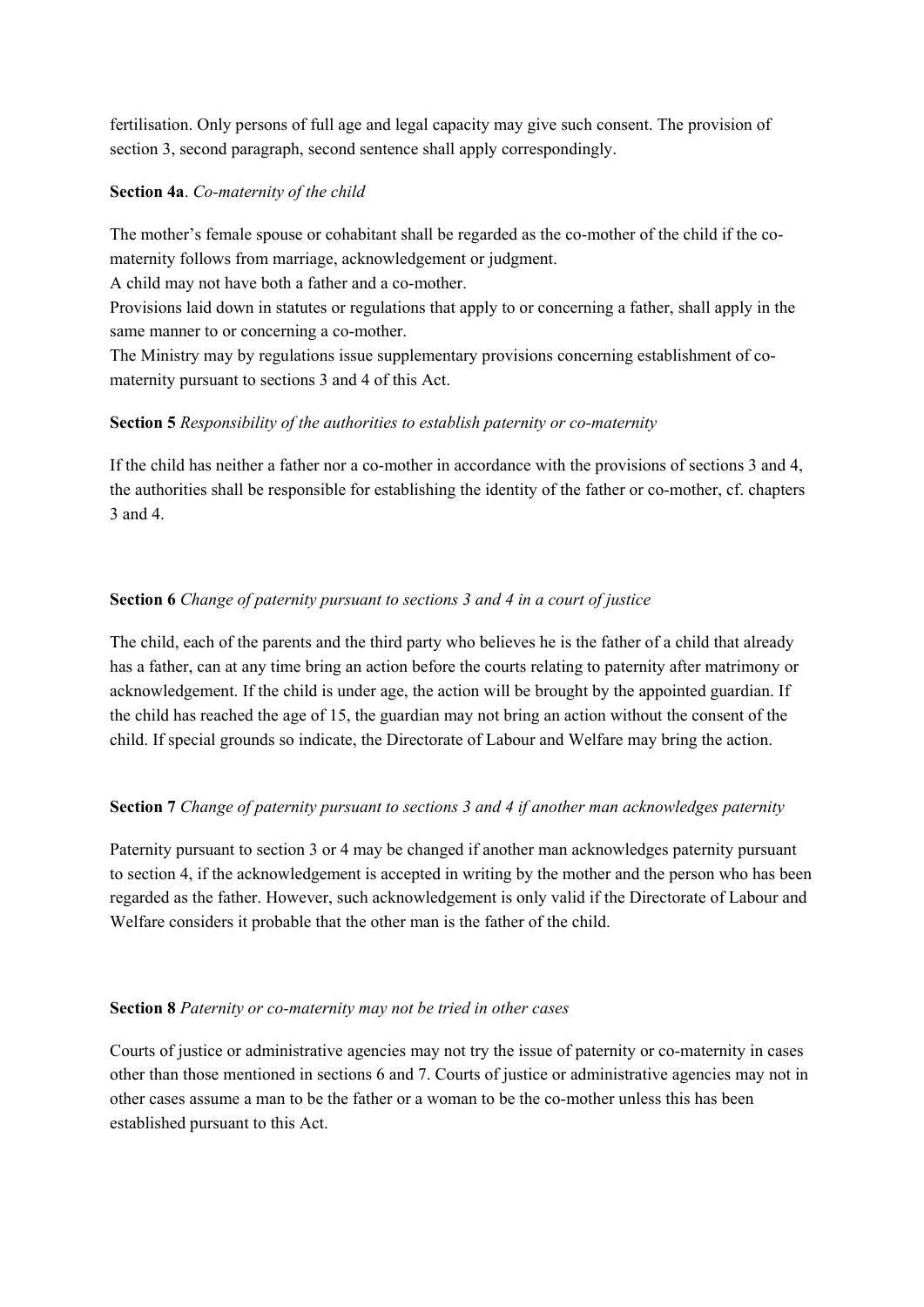#### **Section 9** *Conditions for pronouncing judgment in paternity cases*

If a man is identified as the father on the basis of a DNA analysis, he shall be adjudged to be the father. If no DNA analysis is available, or there is reason to believe that the DNA analysis is erroneous, or if close relatives also come forward as possible fathers, the provisions of the second and third paragraphs apply.

If a man has had sexual intercourse with the mother during the period in which she may have conceived the child, he shall be adjudged to be the father unless it is improbable that he is the father.

If the mother has had sexual intercourse with several men during the period in which she may have conceived the child, judgment on paternity shall nevertheless only be pronounced when it is substantially more probable that one of them is the father than any of the others.

If the mother has undergone fertility treatment, and the husband or cohabitant has consented to this, a judgment of paternity shall be pronounced unless it is improbable that the child was conceived by means of assisted fertilisation.

The semen donor cannot be adjudged to be the father. Notwithstanding, this does not apply if the assisted fertilisation was performed using semen from the husband or cohabitant.

# **Chapter 3 Duties of the Norwegian Labour and Welfare Service in paternity cases Section 10** *Duties of the maintenance enforcement agency*

When the maintenance enforcement agency receives notification of a birth pursuant to section 1, fourth paragraph, because paternity has not been established, it shall report this to the putative father. If the man does not acknowledge paternity pursuant to section 4, the maintenance enforcement agency shall, if possible, get him to express his opinion on the question of paternity. If paternity is acknowledged, the maintenance enforcement agency shall notify the National Population Register accordingly. Otherwise, it shall refer the case to the agency of the Norwegian Labour and Welfare designated by the Directorate of Labour and Welfare without undue delay.

The maintenance enforcement agency shall on its own initiative apprise both the mother and the putative father of their financial and other rights and duties with regard to the child. If they have not made an agreement regarding maintenance payment pursuant to section 70, first paragraph, the maintenance enforcement agency shall obtain information about their work, education, income, assets and other factors that may be pertinent when fixing the maintenance payment pursuant to section 70, fifth paragraph. In order to determine maintenance payment the maintenance enforcement agency may, notwithstanding the duty of confidentiality, demand any necessary information from employers, the Directorate for Seamen, the tax authorities and the national insurance administration and from insurance companies, banks and others who take charge of or manage assets.

The maintenance enforcement agency is the agency of the Norwegian Labour and Welfare Service designated by the Directorate of Labour and Welfare. The Ministry may decide otherwise.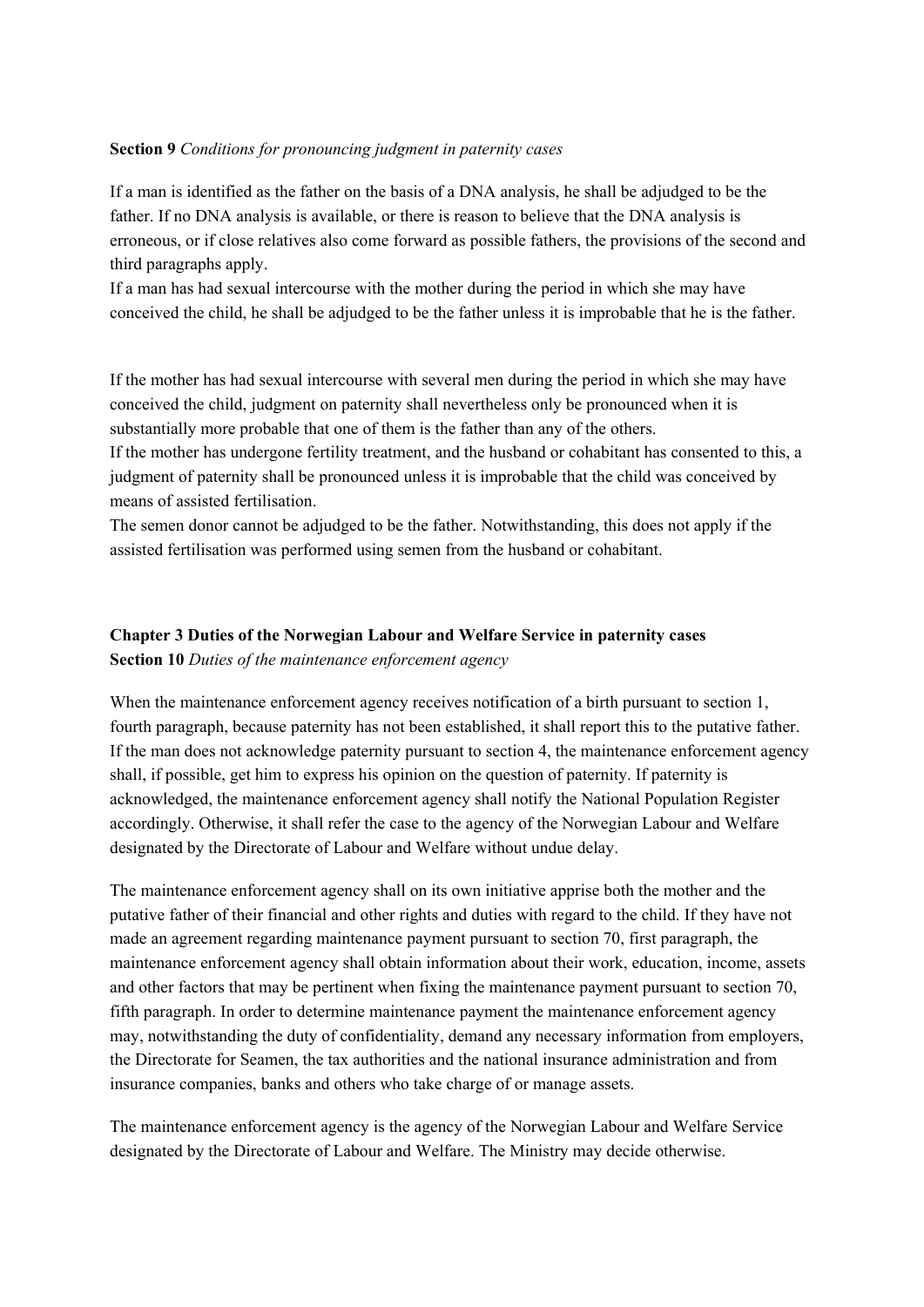# **Section 11** *Paternity writ to be issued by the Directorate of Labour and Welfare*

The Directorate of Labour and Welfare may require that the mother and the man or men who may be the father of the child make a statement, and may order a blood test and a DNA test to be performed on them and the child. In special cases, the person who may be the father may be ordered to submit to a blood test and DNA test before the child is born.

The Ministry may by regulation lay down supplementary rules concerning blood tests and DNA testing.

The doctor or midwife who attended the mother during her pregnancy is required, notwithstanding the duty of confidentiality, to give the Directorate of Labour and Welfare such information about the pregnancy and paternity as the Ministry has prescribed by regulation.

If the putative father has not acknowledged paternity, but the Directorate of Labour and Welfare finds it probable that he is the father, a paternity writ shall be issued against him. The Directorate of Labour and Welfare may issue a paternity writ against another man who the office believes is most probably the father. The Directorate of Labour and Welfare shall not issue a writ if the person who is probably the father is dead or insane. If he is living abroad, the Directorate of Labour and Welfare may refrain from issuing a writ.

If the child dies shortly after birth, the Directorate of Labour and Welfare may refrain from issuing a writ provided that the mother concurs. The same applies if there are other strong reasons for dropping the case.

If the Directorate of Labour and Welfare drops the case, the child, the mother or the man who believes that he is the father of the child may themselves institute paternity proceedings in a court of law.

## **Section 12** *Subject-matter of the writ*

In the writ it shall be stated that the person concerned will be regarded as the father of the child if he acknowledges paternity, cf. section 4, and that the case will be referred to a court of law for decision if he does not acknowledge paternity within one month after he has received the writ.

The writ shall state what the legal consequences will be for the person concerned and the child if he is regarded as the father.

The writ shall be sent to the putative father by registered mail or by means of electronic communication if an adequate method is used to ensure the writ has been received.

## **Section 13** *When the case is brought before a court, etc.*

The Directorate of Labour and Welfare shall file a writ of summons with the District Court for decision pursuant to Chapter 4 if:

a) a paternity writ is not issued, and this is not authorised by section 11, fourth paragraph,

b) it has not been possible to transmit the writ,

c) the putative father has not acknowledged paternity within one month after receiving the writ.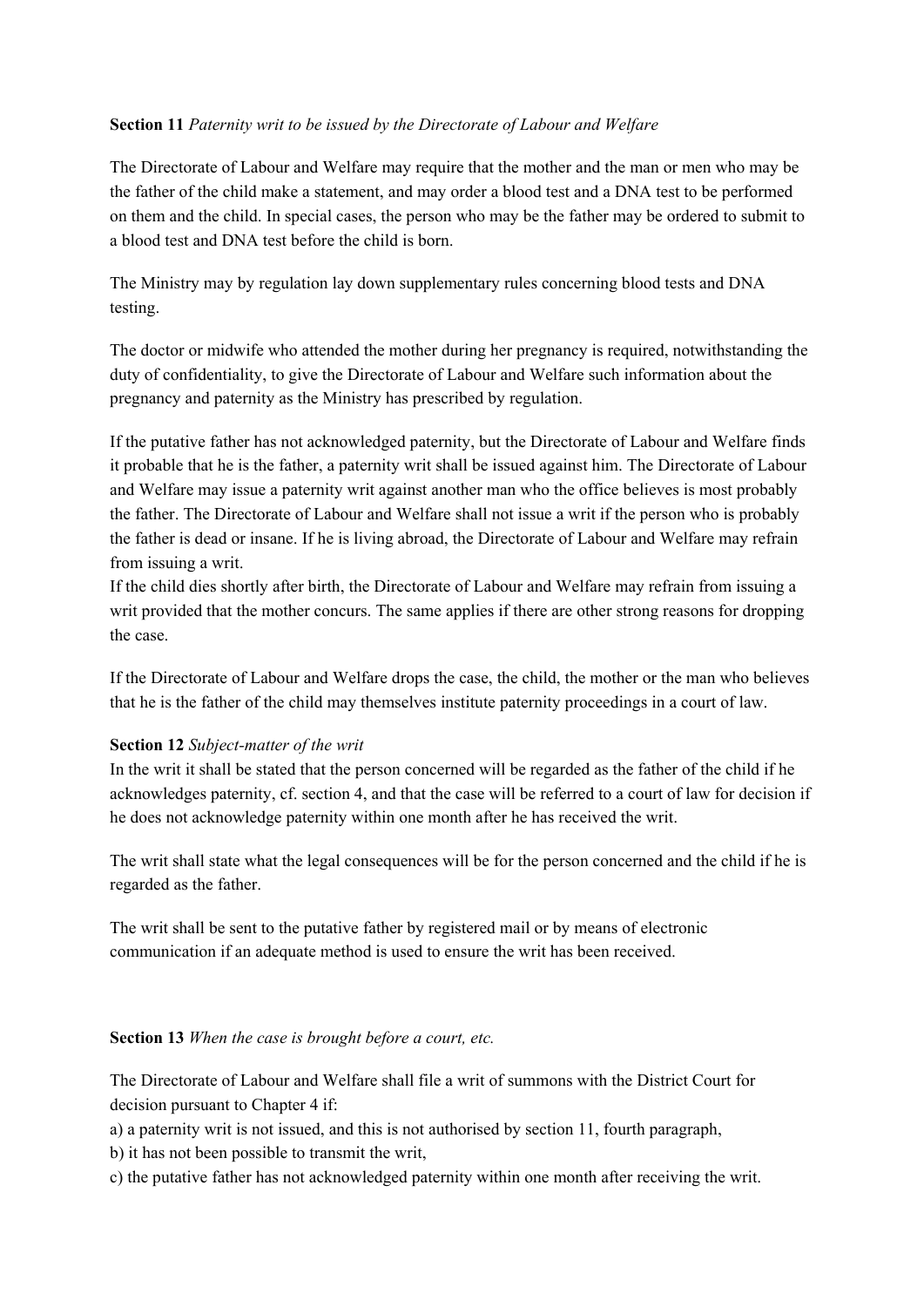When paternity is acknowledged pursuant to section 4, the case shall in no event be referred to the court. The mother shall be notified of the acknowledgement.

If legal proceedings end without paternity being established, and paternity is not established later, the Directorate of Labour and Welfare may issue a new paternity writ and refer the case to the court if new information emerges which indicates that the father may be a man who has not previously been a party to the case.

#### **Chapter 4 Procedure in paternity cases**

**Section 14** *Relationship to the general rules of procedure*

The provisions of this Chapter, the Courts of Justice Act and the Dispute Act shall apply to paternity cases.

#### **Section 15** *Which court deals with the case*

Proceedings shall be instituted in the child's ordinary venue. If the child is dead or lives outside the realm, proceedings shall be instituted in the mother's ordinary venue. If she too is dead or lives outside the realm, proceedings shall be instituted in the putative father's ordinary venue.

#### **Section 16** *What issues may be addressed in a paternity case*

In a paternity case other disputes may only be brought up if they arise as a result of the paternity or the paternity case.

#### **Section 17** *The parties to the case*

In paternity cases the child, the mother and any man who is regarded as or who may be the father, are parties to the case.

If a man who may be the father of the child dies, his estate or his heirs shall be made a party to the case.

If information emerges which indicates that someone else may be the father, the court shall by writ make him a defendant.

## **Section 18** *Substitute guardian for the child*

If a guardian has not been appointed for the child, the court shall ensure that a substitute guardian is appointed if the mother does not reveal the identity of the father, or if information is available indicating that the father may be someone other than the man the mother has named.

#### **Section 19** *Service of summons*

When summoning a person pursuant to section 181 of the Courts of Justice Act, the names of other parties shall only be made public when the court so decides for special reasons.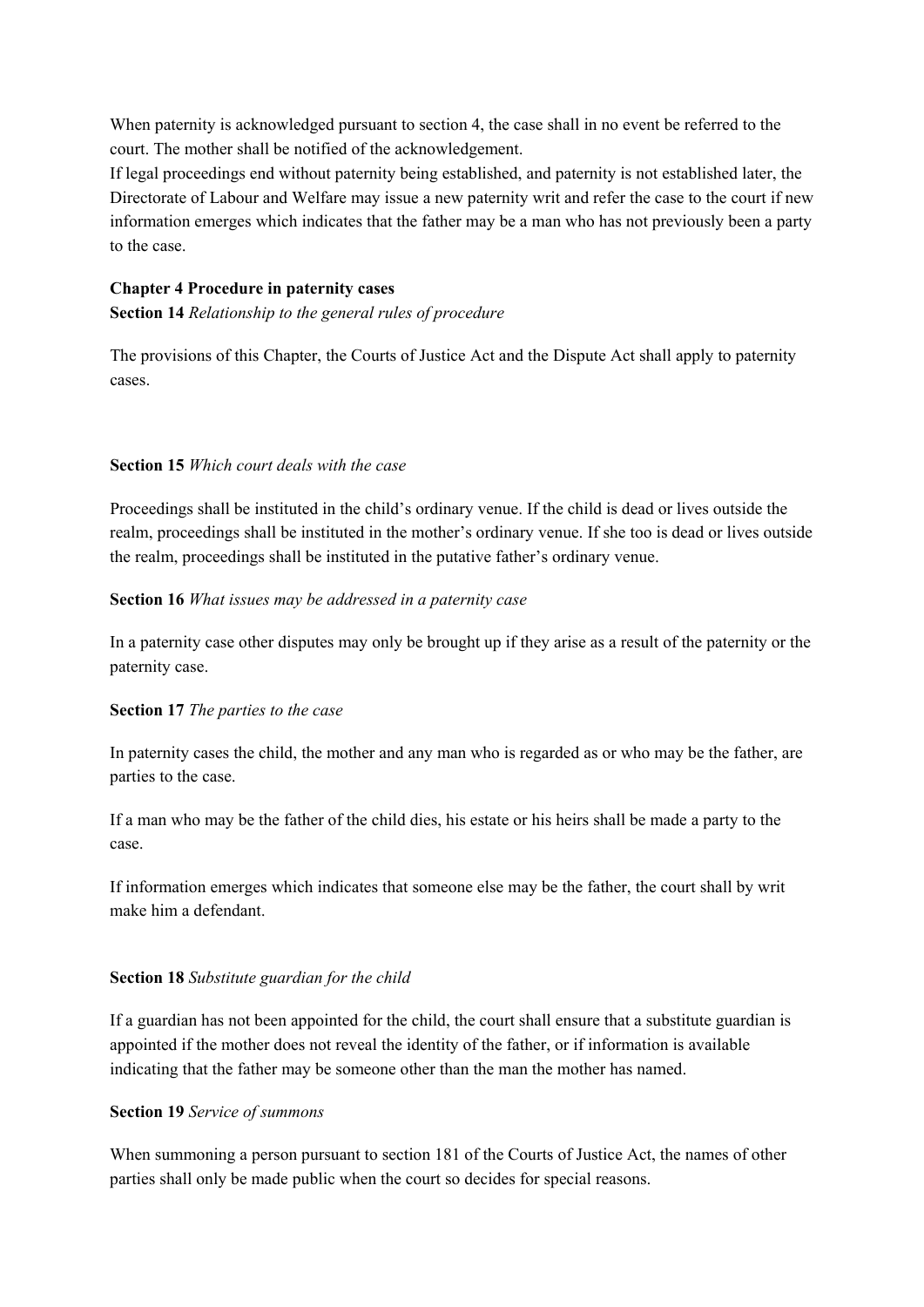# **Section 20**

Repealed 28 April 2000 no 34

## **Section 21** *Evidence given by parties and witnesses*

Both the mother and the person who may be the father of the child are under obligation to give evidence in accordance with the rules relating to witnesses and subject to the same responsibility as witnesses.

The court decides whether one party shall be allowed to listen while another party gives evidence during the preparatory proceedings.

In paternity cases no one may refuse to reply to a question on the grounds that the reply may lead to considerable loss of public esteem or other considerable material loss for the person concerned, cf. section 22-9 of the Dispute Act.

When a witness has given evidence during the preparatory proceedings, it is not necessary to summon the said witness to the main hearing if the court considers a new examination to be unnecessary and the parties do not request a re-examination.

# **Section 22** *Evidence concerning sexual relations*

In paternity cases no questions may be asked nor evidence given concerning sexual relations of any of the parties except for the period during which the mother may have conceived the child. Nevertheless, the court may by order allow such evidence if it finds that the evidence has a direct effect on the decision in the case.

## **Section 23** *Absence*

Proceedings shall not be stayed if any or all of the parties fail to appear in court.

Evidence given during the preparatory proceedings in the case may be read aloud during the main hearing if the person concerned fails to appear unless special reasons indicate the contrary.

# **Section 24** *Blood tests and investigation of inherited traits*

The court may decide to investigate blood types or other inherited traits of the mother, the child and each man who is a party to the case. If there is reason to believe that a man who is not a party has had sexual intercourse with the mother at the time she may have conceived the child, the court may decide that such investigation shall also apply to him once he has been given the opportunity to express his opinion. Public medical officers are under obligation to take the necessary blood samples.

If a man who may be the father of the child is dead or unavailable for other reasons, the court may as evidence in a paternity case procure and make use of biological material or samples previously taken from him. The Ministry may by regulation issue supplementary rules concerning the procurement and use of such material.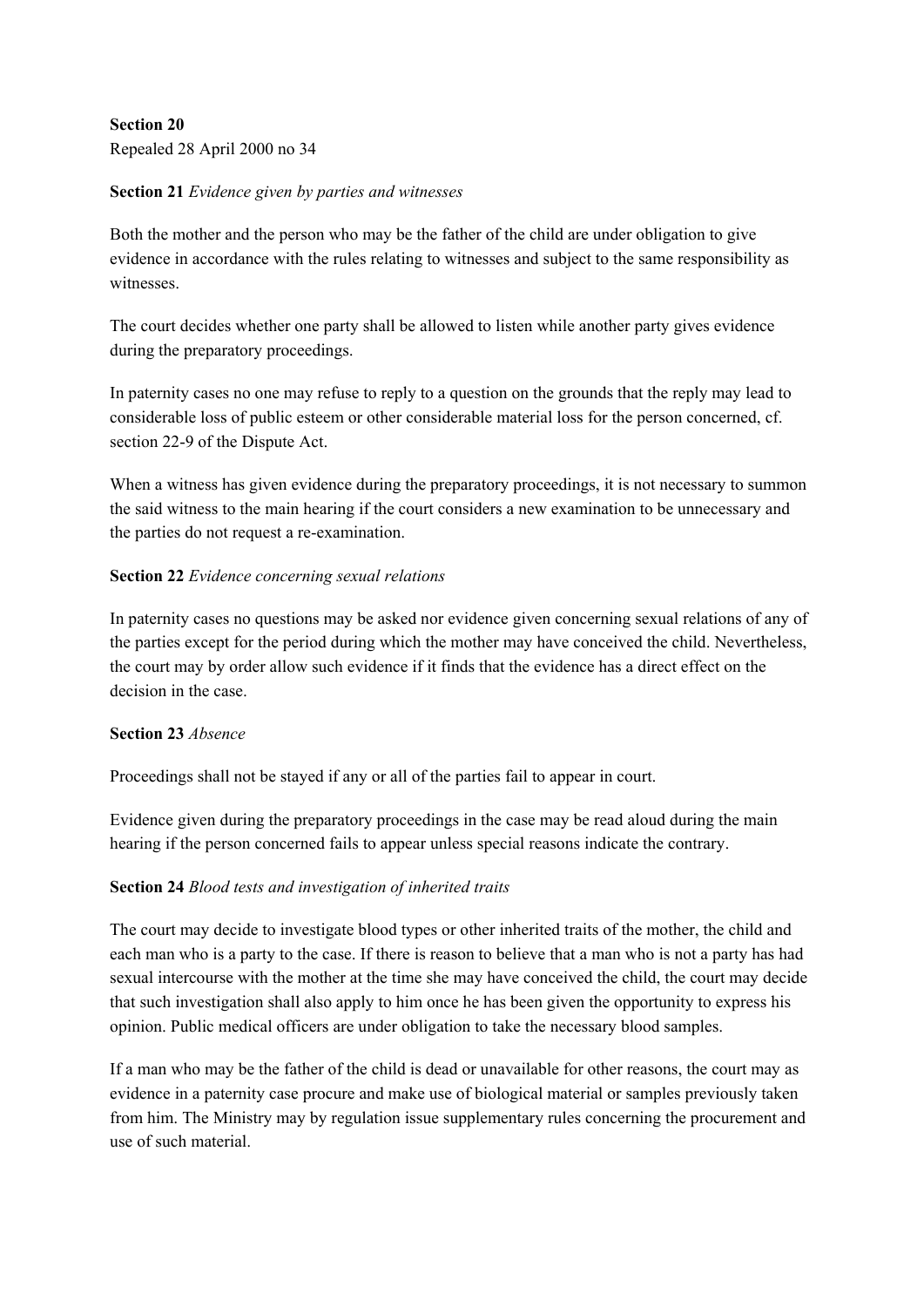If anyone fails to comply with an order pursuant to the first paragraph or section 11, first paragraph, to appear in person or with the child for whom the person concerned is responsible, to take a blood test or undergo other investigation of inherited traits, the court may by order impose a coercive fine for every day that passes until the order is complied with. Such coercive fine shall be recovered by the agency for the recovery of maintenance contributions under the rules relating to the recovery of maintenance contributions. Otherwise, section 13-8 of the Enforcement Act shall apply correspondingly. Instead of a coercive fine the court may decide that the person concerned shall be detained by the police and taken to a doctor for a blood test.

# **Section 25** *Judgment without a main hearing*

The court may pronounce judgment in a paternity case without a main hearing when a DNA test either identifies a man as the father or shows that he cannot be the father of the child, subject, however, to the parties being given an opportunity to state their opinion as to whether the conditions for pronouncing judgment without a main hearing are fulfilled.

With the consent of the mother of the child, the court may absolve all the men who are parties to the case if the court, after the examination of blood samples and testimony from the parties and witnesses are concluded, finds that it is clearly not possible to render a decision as to paternity.

# **Section 26** *Dismissal of the case*

The court may by order dismiss the case when a) a man acknowledges pursuant to section 4 that he is the father of the child, or b) the putative father lives abroad and it is impossible to obtain sufficient information to establish paternity.

If a man has acknowledged paternity by endorsing a paternity writ, and the mother has not named him as the father, the case may be dismissed pursuant to the first paragraph, (a), only if the mother agrees.

# **Section 27** *Extended legal force*

A final and binding judgment in a paternity case shall apply in respect of and against everyone and shall form the basis in all circumstances where the paternity is relevant.

## **Section 28** *Special rules for appeal cases*

All parties to the case in the court of first instance shall also be parties to the appeal. Anyone who is absolved pursuant to section 25, first paragraph, is nevertheless only a party if the court or any of the other parties bring him into the case. If information emerges in the appeal proceedings to the effect that another person may be the father, the court shall either make him a party by writ or annul the judgment and refer the case to the District Court for rehearing.

## **Section 28 a** *Special rules concerning reopening*

If a DNA analysis was not available in the case, reopening of a final and legally enforceable decision may be applied for without regard to the conditions of sections 31-3 to 31-6 of the Dispute Act. If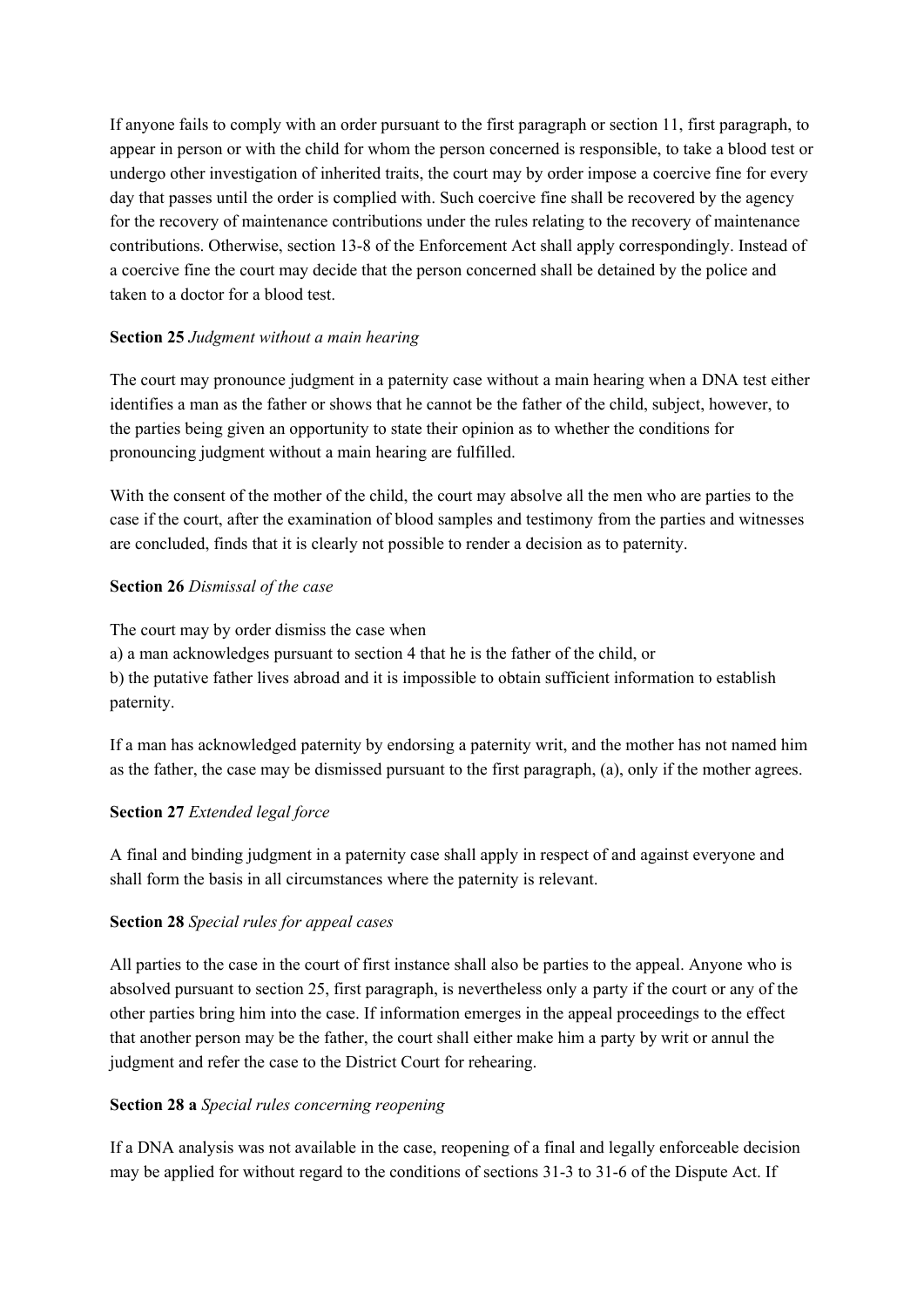reopening is applied for, the court shall order a blood test and a DNA analysis. When a DNA analysis is available, the rule in section 25, first paragraph, applies.

In other paternity cases, the time limit for application for reopening of a case laid down in section 31- 6, second paragraph, of the Dispute Act shall not apply.

#### **Section 29** *Costs of the case*

The State bears the costs incurred by the court in the case, including expenditure on obtaining information which the court considers necessary.

## **Chapter 4A. Legal procedure in kinship cases other than paternity cases.**

#### **Section 29a.** *Scope and relationship to general rules of legal procedure*

The rules of this chapter shall apply to cases brought before the courts concerning kinship in a direct line of ascent or descent (kinship case), other than paternity.

In a kinship case, other disputes are only admissible when they follow from the kinship or the kinship case.

The provisions of the Courts of Justice Act and the Dispute Act shall apply unless otherwise provided.

#### **Section 29b**. *Persons who may be party to a kinship case*

Only persons alleged to be related may institute kinship proceedings between themselves. Such proceedings may be instituted against the person or persons alleged to be closest related.

In order to safeguard public interests, the Norwegian Labour and Welfare Service shall have a right to attend a kinship case and to appeal or apply for reopening of the case. The court shall notify the Norwegian Labour and Welfare Service concerning the case and concerning any of the parties who fail to attend.

If proceedings are instituted by any person who alleges to be more distantly related, the direct heirs of a deceased relative, shall be entitled to join the case and to appeal or apply for reopening of the case.

If one of the parties dies before a decision is made in a case, the closest relatives in a direct line of ascent or descent to the deceased may continue the proceedings. If one of the parties dies after judgment is passed, such persons as referred to in the first sentence, the estate of the deceased or heirs may, if the judgment affects their interests, appeal or apply for reopening of the case.

#### **Section 29c.** *The position of the guardian*

The guardian may not institute kinship proceedings for a minor who has reached 15 years of age without the consent of the minor unless the minor is seriously mentally ill or has a mental disability.

#### **Section 29d**. *Extended legal force*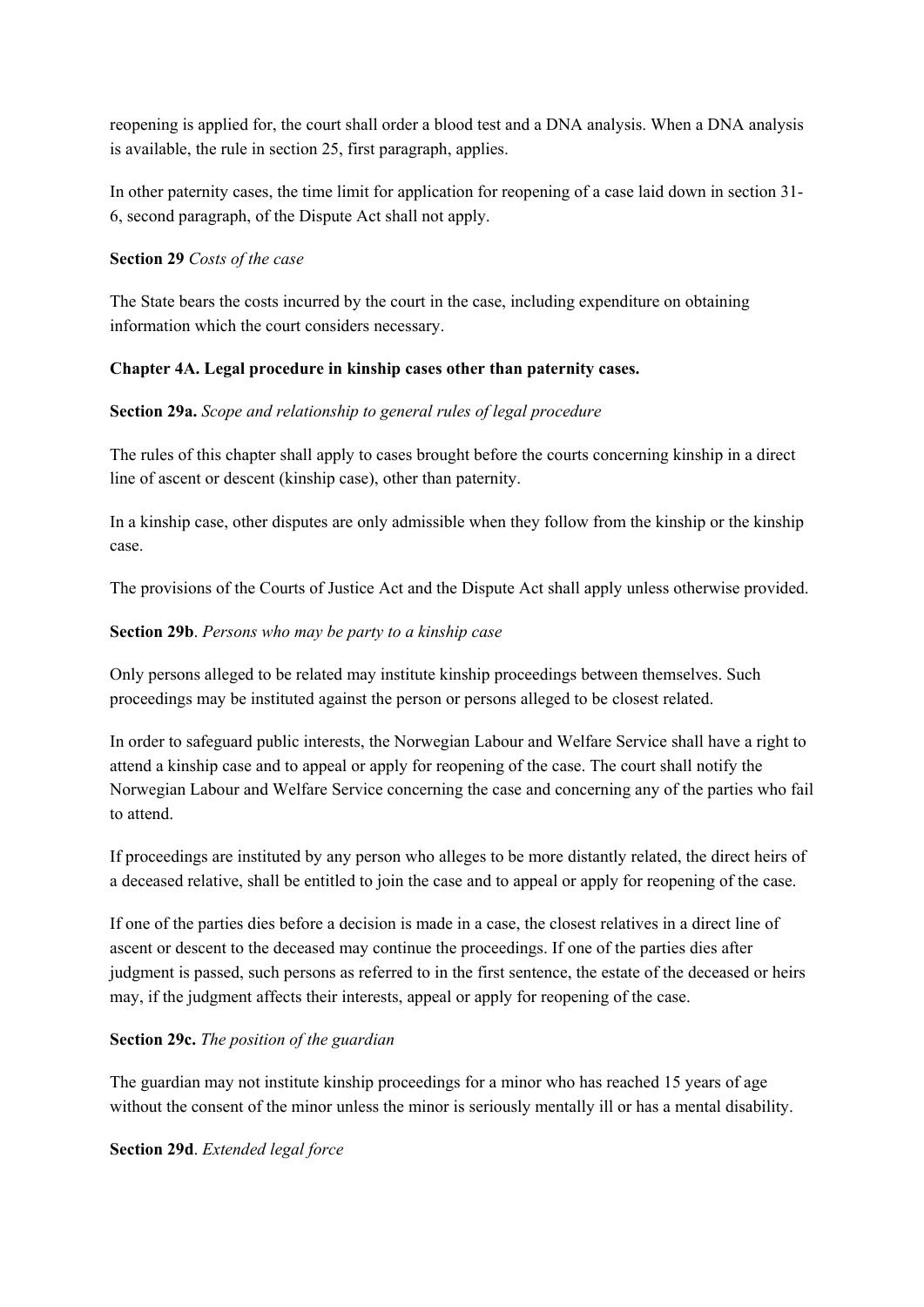A final and binding judgment in a kinship case shall apply in respect of and against everyone and shall form the basis in all circumstances where the kinship is relevant.

If proceedings have been instituted between persons alleged to be more distantly related, the judgment shall only apply to a closer relative or his or her heirs if the person concerned has joined or given notice of the case.

The same applies to a person who himself or herself claims to be a parent or the person to whom the kinship case applies.

#### **Section 29e**. *Reopening*

The final date for reopening of a case pursuant to section 31-6 of the Dispute Act shall not apply to kinship cases.

## **Chapter 5 Parental responsibility and where the child shall live permanently**

## **Section 30** *Meaning of parental responsibility*

The child is entitled to care and consideration from those who have parental responsibility. These persons have the right and the duty to make decisions for the child in personal matters within the limits set by sections 31 and 33. Parental responsibility shall be exercised on the basis of the child's interests and needs.

Those who have parental responsibility are under obligation to bring up and maintain the child properly. They shall ensure that the child receives an education according to his or her ability and aptitude.

The child must not be subjected to violence or in any other way be treated so as to harm or endanger his or her mental or physical health. This shall also apply when violence is carried out in connection with upbringing of the child. Use of violence and frightening or annoying behaviour or other inconsiderate conduct towards the child is prohibited.

As regards the right to make decisions on behalf of the child in financial matters, the provisions of Act No. 3 of 22 April 1927 on Guardianship shall apply.

#### **Section 30 a** *Marriage agreement*

An agreement about marriage made by the parents or others on behalf of the child is not binding.

## **Section 31** *The child's right of co-determination*

As and when the child becomes able to form its own point of view on matters that concern it, the parents shall listen to the child's opinion before making a decision on the child's personal situation. Attention shall be paid to the opinion of the child, depending on the age and maturity of the child. The same applies to other persons with whom the child lives or who are involved with the child.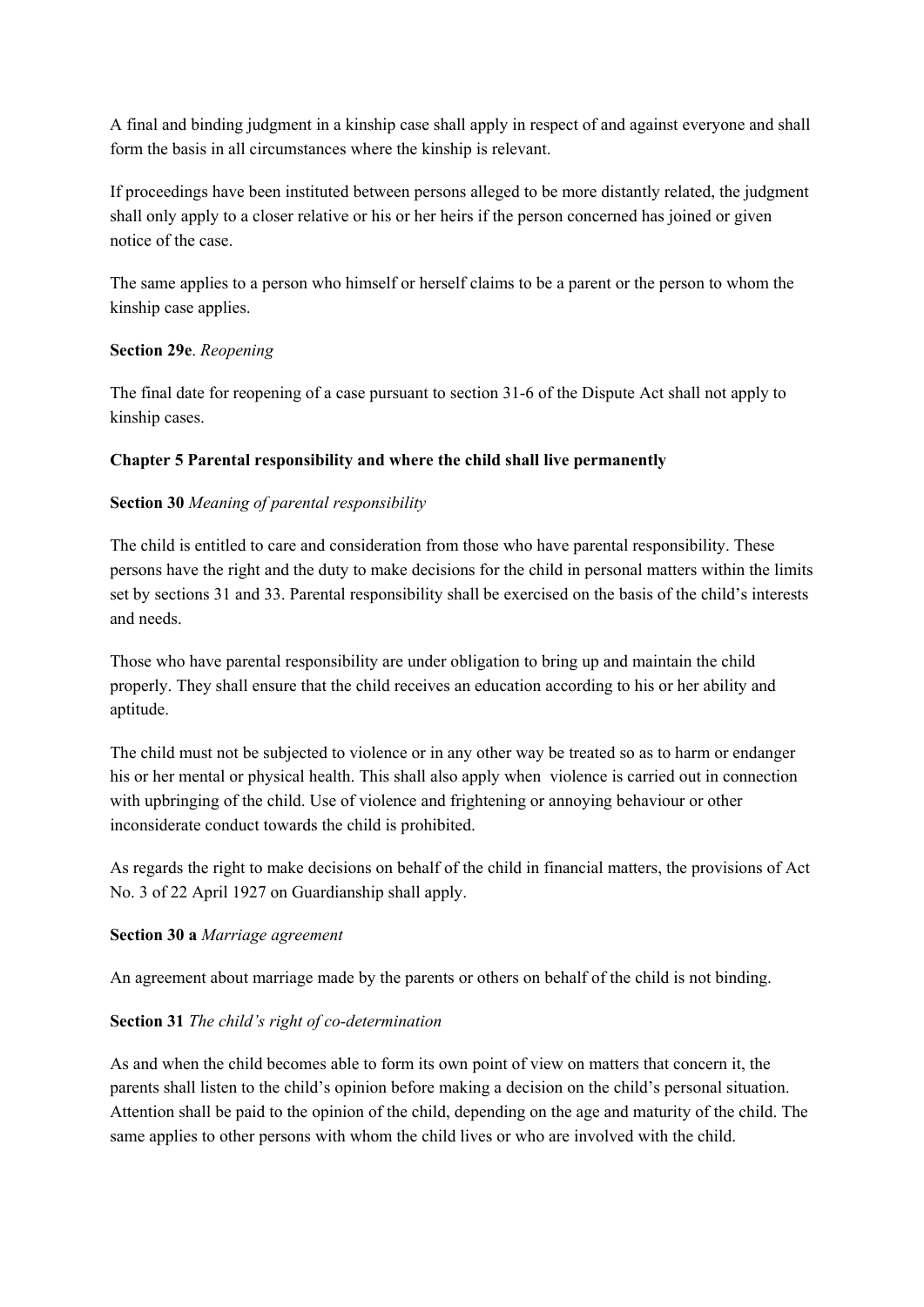When the child reaches the age of 7, it shall be allowed to voice its view before any decisions are made about the child's personal situation, including which of the parents it is to live with. When the child reaches the age of 12, the child's opinion shall carry significant weight.

#### **Section 32** *Education, membership of associations*

Children who have reached the age of 15 shall themselves decide the question of choice of education and of applying for membership of or resigning from associations.

## **Section 33** *The child's right of self-determination*

Parents shall steadily extend the child's right to make his or her own decisions as he or she gets older

and until he or she comes of age.

# **Section 34** *Parental responsibility if the parents are or have been married*

Parents who are married shall have joint parental responsibility for the children they have together.

Parents who separate or divorce may agree to have joint parental responsibility or that one of them shall have sole parental responsibility. Until an agreement or decision on parental responsibility has been made, the parents have joint responsibility.

# **Section 35** *Parental responsibility if the parents are not married*

When the parents are not married or cohabiting, cf. section 39, the mother shall have sole parental responsibility.

Cohabiting parents shall have joint parental responsibility for children of the relationship.

Parents who are not married or do not have joint parental responsibility pursuant to the second paragraph may nevertheless by agreement notify the National Population Register that they will have joint parental responsibility or that the father shall have sole parental responsibility.

If unmarried parents have joint parental responsibility but the child lives permanently with only one of them, the provisions of section 37 shall apply.

**Section 35 a** Repealed 20 June 2003 no 40

## **Section 36** *Where the child shall live permanently*

The parents may agree that the child shall live permanently either with one of them or with both of them.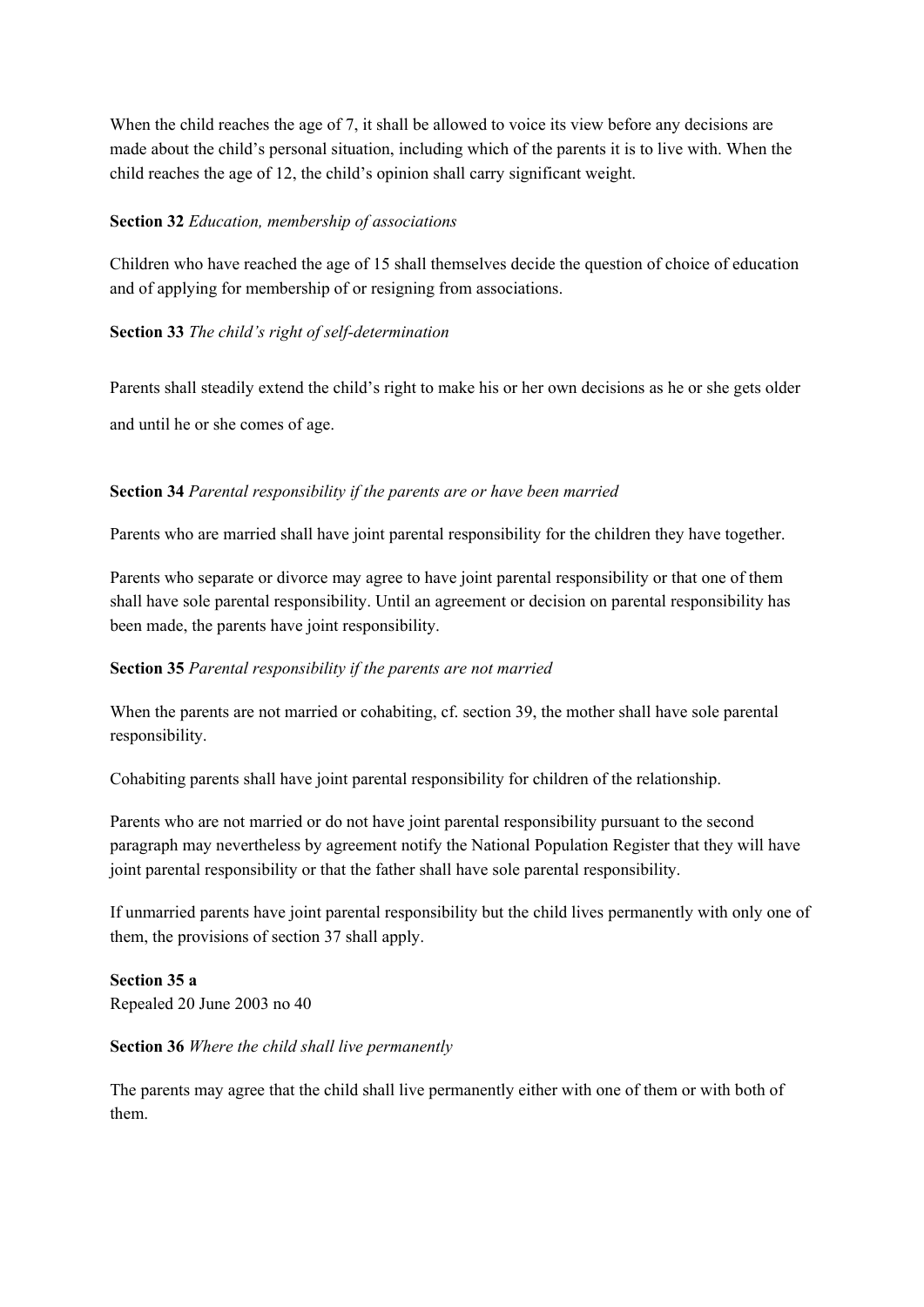If the parents fail to agree, the court must decide that the child shall live permanently with one of them. When special reasons so indicate, the court may nevertheless decide that the child shall live permanently with both parents.

## **Section 37** *Decisions that may be taken by the person with whom the child lives permanently*

If the parents have joint parental responsibility, but the child lives permanently with only one of them, the other parent may not object to the parent with whom the child lives making decisions concerning important aspects of the child's care, such as the question of whether the child shall attend a day-care centre, where in Norway the child shall live and other major decisions concerning everyday life.

# **Section 38** *Parental responsibility after the death of one parent*

If one of the parents sharing parental responsibility dies, the surviving parent acquires sole parental responsibility. If the surviving parent has been charged or indicted with manslaughter or murder of the deceased, the District Court shall make a provisional decision concerning parental responsibility pursuant to the provisions of section 60 a.

If the child lives with both parents and one of them dies, the surviving parent acquires sole parental responsibility even if only the deceased parent had parental responsibility. This shall not apply in cases where the surviving parent has been charged, indicted or convicted as referred to in the first paragraph, second sentence.

If the death means that there no longer is anyone with parental responsibility for a child, the district sheriff (lensmann) or the District Court shall be informed of this in the notification of death. The District Court shall make a decision concerning the parental responsibility pursuant to the provisions of section 63.

A person or persons other than the parents can claim parental responsibility for the child after a death pursuant to the provisions in section 63.

The provisions of this chapter and of chapter 6 shall apply to the person or persons given parental responsibility.

## **Section 39** *Registration of parental responsibility*

Agreements or decisions concerning parental responsibility shall be reported to the National Population Register. Agreements concerning parental responsibility which are not reported to the National Population Register are not valid. If paternity or co-maternity is established and the parents are registered in the National Population Register at the same address or declare in a notification to the National Population Register that they are cohabiting, the population register shall record that the parents have joint parental responsibility.

## **Section 40** *Moving abroad with the child*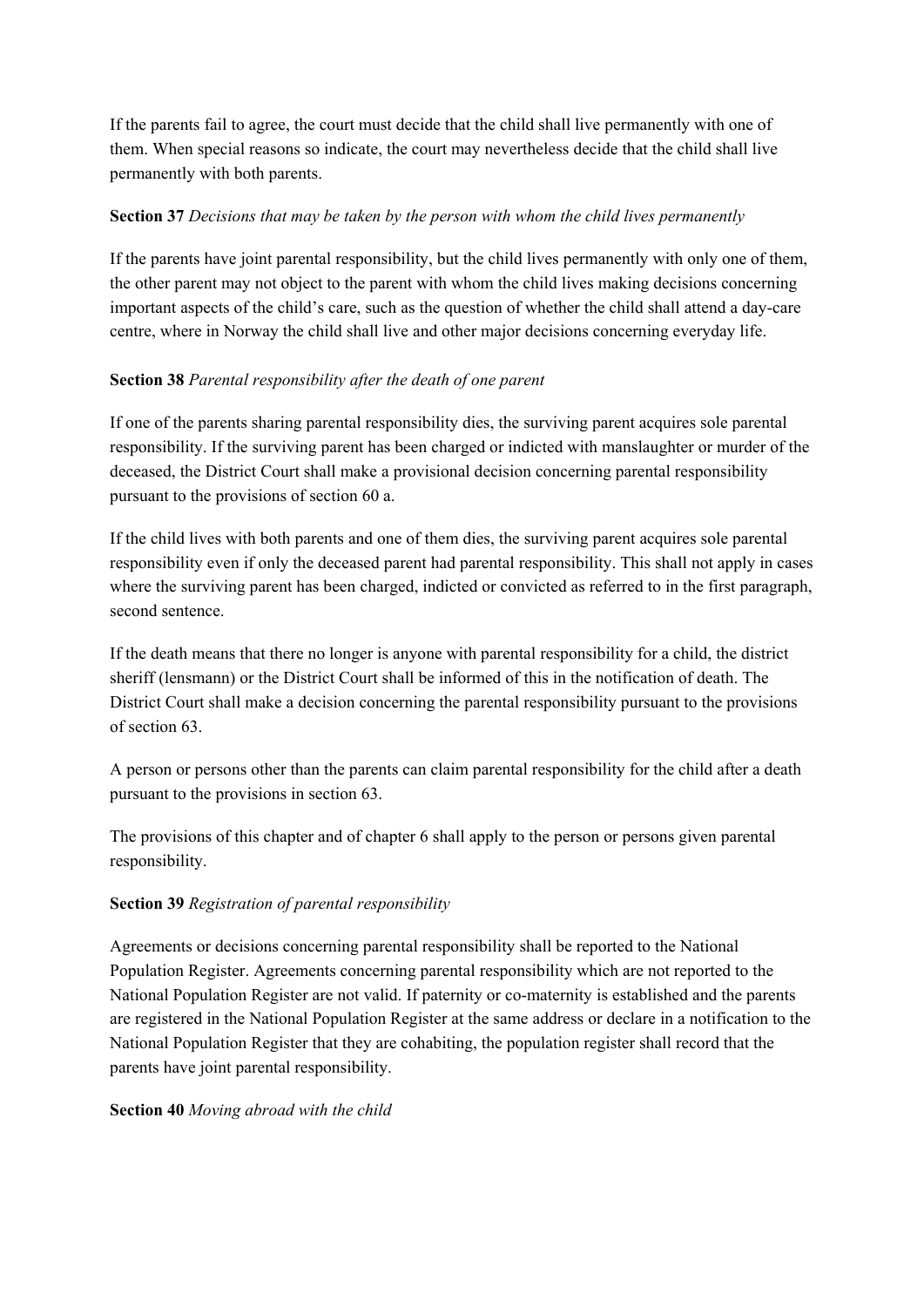If one of the parents has sole parental responsibility, the other parent may not object to the child moving abroad. If the parents have joint parental responsibility, both of them must consent to the child moving abroad.

If the parents disagree as to who shall have parental responsibility or with whom the child shall live permanently, the child must not move abroad until the matter has been decided.

## **Section 41** *Travel abroad with the child*

A person who has joint parental responsibility or sole parental responsibility may take the child on short trips abroad. If the parents have joint parental responsibility, the court may by order prohibit travel abroad with the child if it is uncertain that the child will return. The prohibition may apply to a single trip or in general, and may also be imposed in a case concerning parental responsibility, with whom the child shall live or right of access. The court may make an interim decision pending a final decision of the case.

In cases where a prohibition against travel has been imposed, the child's name shall be deleted from the passport of the parent who wishes to leave the country, or the child's passport shall be revoked, or the child may be placed in the care of other persons in a proper manner until the case has been decided.

If there is a risk that the child will not return, the police may impose a temporary prohibition against leaving the country until the case can be dealt with by the court. The second paragraph shall apply correspondingly.

The parent who does not have parental responsibility may not travel abroad with the child without the consent of the parent who has parental responsibility. However, at the request of the parent who wishes to travel, the court may consent to the child travelling abroad if it is obvious that the child will return. The first paragraph, third and fourth sentences, shall apply correspondingly to such consent.

## **Chapter 6 Right of access, etc.**

## **Section 42** *The child's right of access to the parents*

The child has right of access to both parents even if they live apart. The parents have mutual responsibility for implementing the right of access. If one of the parents wishes to move, and an agreement or decision has been made regarding access, the parent who wishes to move shall notify the other parent six weeks prior to the move at the latest.

The child is entitled to the care and consideration of the parent who is with the child. The parent who is with the child may make decisions concerning the care of the child while they are together.

## **Section 43** *Extent of the right of access, etc.*

The parent with whom the child does not live has right of access to the child unless otherwise agreed or determined. The extent of the right of access should be further agreed. If such access is not in the best interests of the child, the court must decide that there shall be no access.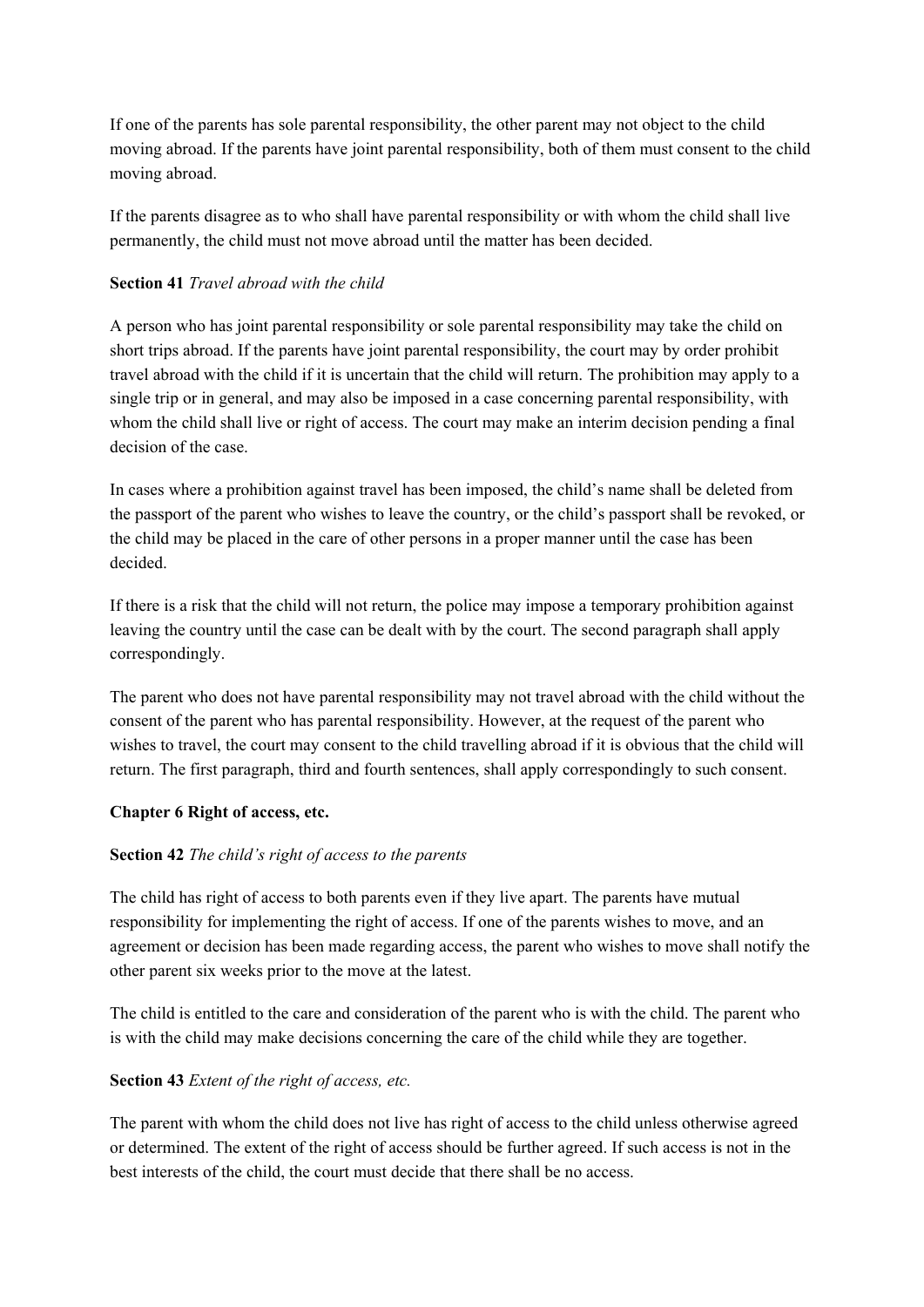The parents themselves shall agree on the extent of the right of access based on what they believe to be in the best interests of the child. Section 31, second paragraph, shall apply to the parents. In any agreement or decision regarding access, importance shall be attached, among other things, to ensuring the best possible overall contact between the child and his or her parents, the age of the child, the degree to which the child is attached to the local neighbourhood, the distance that must be travelled between the parents and the child's interests in all other respects. If "ordinary right of access" is agreed or determined, this entitles the parent to spend one afternoon a week with an overnight stay, every other weekend, a total of three weeks of the summer holiday and alternate autumn, Christmas, winter and Easter holidays with the child.

Conditions specifying how the right of access is to be exercised may be determined by agreement or by court judgement. If supervision is made a condition of the access, the court may in special circumstances order the Ministry to appoint a supervisor. The Ministry may issue regulations with further provisions concerning the appointment of a supervisor, exercise of the supervision and remuneration for this.

The other parent shall be notified a reasonable period of time in advance if access cannot take place as determined or if the time for the access must be agreed more specifically.

If the parent who has parental responsibility or with whom the child lives prevents a right of access from being exercised, the parent who has right of access may demand a new decision as to who is to have parental responsibility or with whom the child shall live, cf. section 64.

## **Section 44** *Travel costs in connection with access*

Travel costs in connection with access shall be shared proportionately between the parents according to their income if they are unable to agree otherwise. The costs to be divided are the costs of the child's travel, the parents' necessary travel costs associated with fetching or bringing the child in connection with access visits and the travel costs of the visiting parent when access visits take place where the child lives.

If special grounds render it reasonable, the court can determine a different distribution of the travel costs. If the parents agree, the question of travel costs may be decided by the County Governor instead. If the child is 15 years old, the question of travel costs may be decided by the County Governor even if only one of the parents requests it. The rules in section 64 apply correspondingly. The decision of the County Governor or the Ministry constitutes grounds for enforcement by execution.

When both parents so request, the County Governor may decide that a written agreement concerning division of travel costs shall be enforceable by execution pursuant to chapter 7 of the Enforcement Act.

#### **Section 44 a**

Repealed 20 June 2003 No. 40

## **Section 44 b**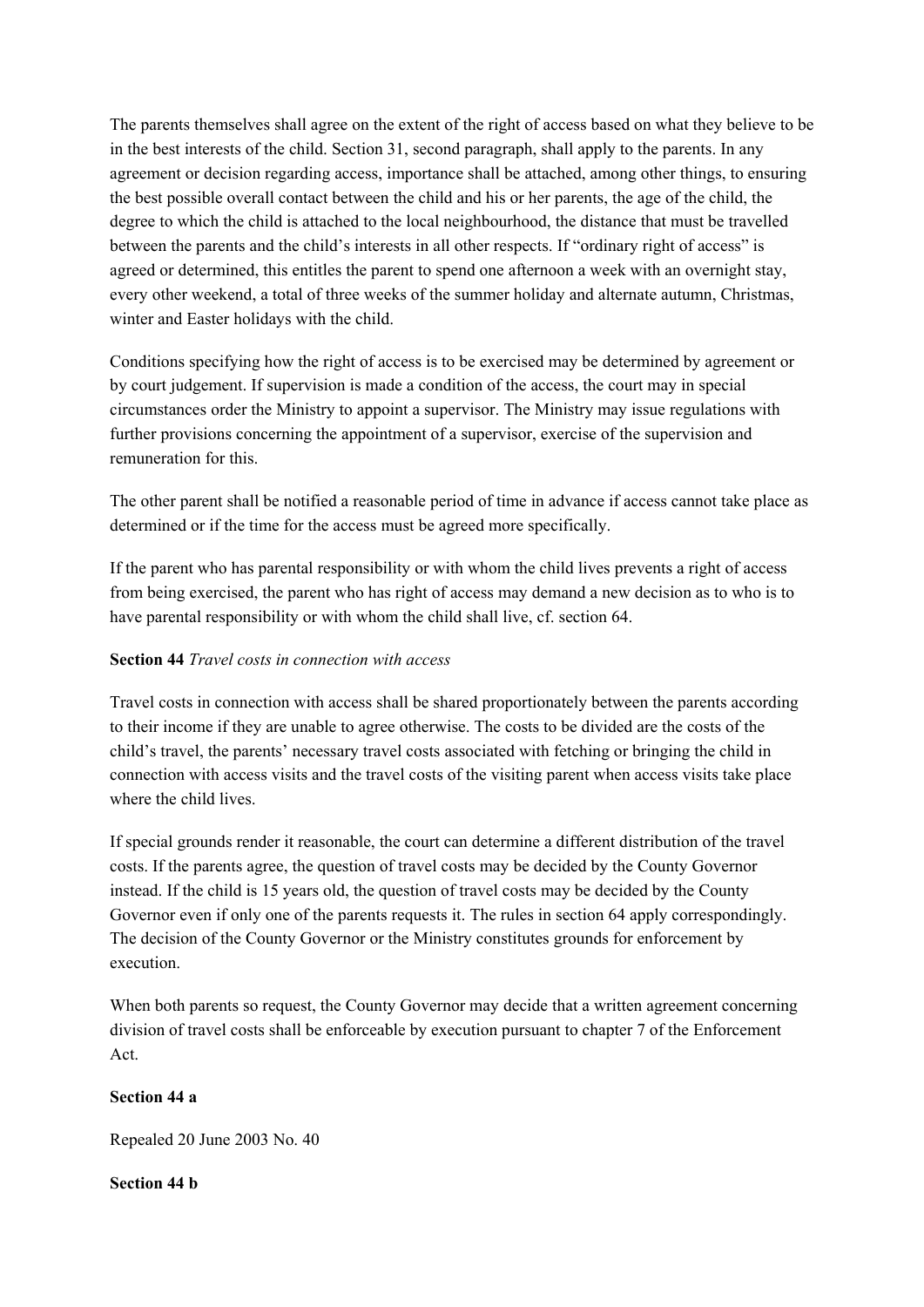Repealed 20 June 2003 No. 40

#### **Section 45** *Right of access for persons other than the parents*

When one or both of the parents are deceased, relatives of the child or other persons who are close to the child may request the court to establish whether they shall have right of access to the child, and the extent of such access.

In cases concerning right of access between the parents, a parent who has been denied access may demand that the decision-making body determines whether his or her parents shall have right of access to the child and the extent of such access. The first paragraph, third sentence, shall apply correspondingly. Access for grandparents may only be determined on condition that the person who is denied access is not allowed to be with the child.

The rules in Chapter 7 apply also to these matters. It is not a requirement that the parties shall have been to mediation before bringing the action.

## **Section 46** *Right to be heard before a decision is taken about the future of the child*

The person who has right of access to the child shall, as far as possible, be allowed to express an opinion before the parent who has parental responsibility takes decisions that will render it impossible or considerably more difficult to exercise right of access to the child.

## **Section 47** *Right to information about the child*

If one of the parents has sole parental responsibility, that parent shall give the other parent information about the child when so requested. The other parent also has the right to obtain information about the child from day-care centres, schools, the health and social welfare services and the police, if the duty of confidentiality does not apply in relation to the parents. Disclosure of such information may be refused if it may be detrimental to the child.

A rejection of the request for information pursuant to the first paragraph, second sentence, may be appealed to the County Governor. The provisions of chapter VI of the Public Administration Act shall apply insofar as they are appropriate even if the rejection is made by a private person.

In special circumstances the County Governor may decide that the parent who does not have parental responsibility shall lose the right to information under this section.

# **Chapter 7 Procedure in cases concerning parental responsibility, where the child is to live permanently, and access**

## **I Introductory regulations**

#### **Section 48** *The best interests of the child*

Decisions on parental responsibility, where the child shall live permanently and on access, procedure in such matters, shall first and foremost have regard for the best interests of the child.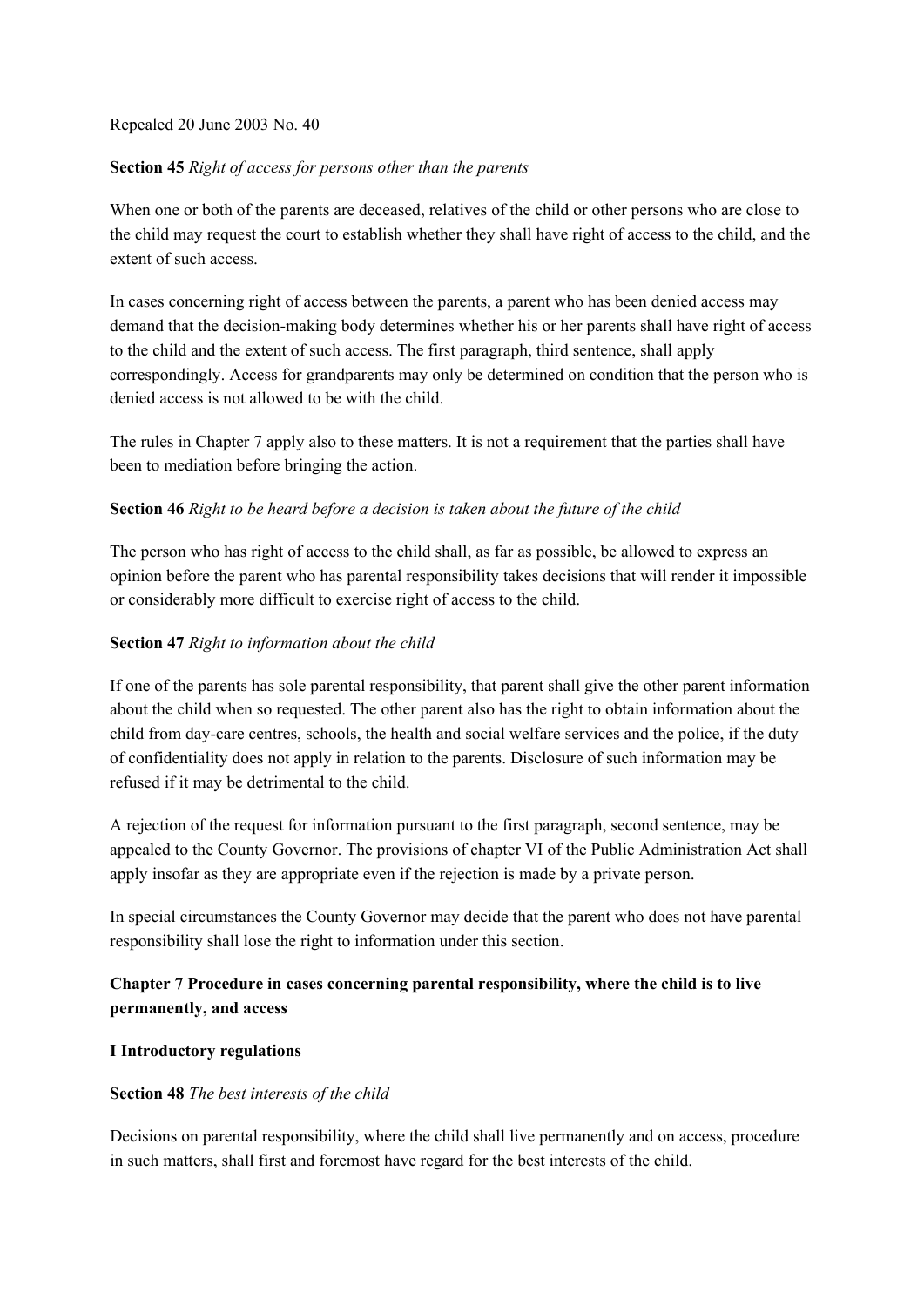When making such decisions, regard shall be paid to ensuring that the child is not subjected to violence or in any other way treated in such a manner as to impair or endanger his or her physical or mental health.

## **Section 49** *Lawyers*

Lawyers who handle cases under this chapter should consider the possibility of the parties arriving at an agreed solution. The lawyer shall inform the parents of the opportunity for mediation.

## **Section 50** *Confidentiality*

Persons who mediate under section 51 and section 61, first paragraph, no. 2, have a duty of confidentiality in respect of the personal matters of which they become aware in connection with the assignment. Sections 6, 7, 9 and 10 of Act no. 62 of 19 June 1997 on Family Counselling Offices apply correspondingly.

Persons who serve under section 61, first paragraph, nos. 1, 3, 4 or 7 have a duty of confidentiality in respect of the personal matters of which they become aware in connection with the assignment. They may unimpeded by the duty of confidentiality give their principal the information they have obtained in connection with the assignment. Sections 6, 7, 9 and 10 of Act no. 62 of 19 June 1997 on Family Counselling Offices apply correspondingly.

Persons who serve under section 61, first paragraph, no. 5 have a duty of confidentiality in respect of personal matters of which they become aware in connection with the assignment. The court may rescind the duty of confidentiality if the lawyer or representative requires it.

## **II Mediation and decision to use coercive force for agreements**

## **Section 51** *Who shall attend mediation*

Parents with children of the relationship under the age of 16 must attend mediation before bringing an action concerning parental responsibility, where the child shall live permanently or concerning time spent with the child.

Married parents with children of the marriage under the age of 16 must, in order to be granted a separation or divorce order pursuant to sections 20 and 22 of the Marriage Act, have attended mediation at a Family Counselling Office or with another approved mediator, cf. section 26 of the Marriage Act.

Cohabiting couples with children of the relationship under the age of 16 shall, in the event of a breakdown of the relationship, attend mediation.

The Ministry may provide guidelines on mediation, and on exemption from the duty to attend under special circumstances.

#### **Section 52** *Purpose and content of the mediation*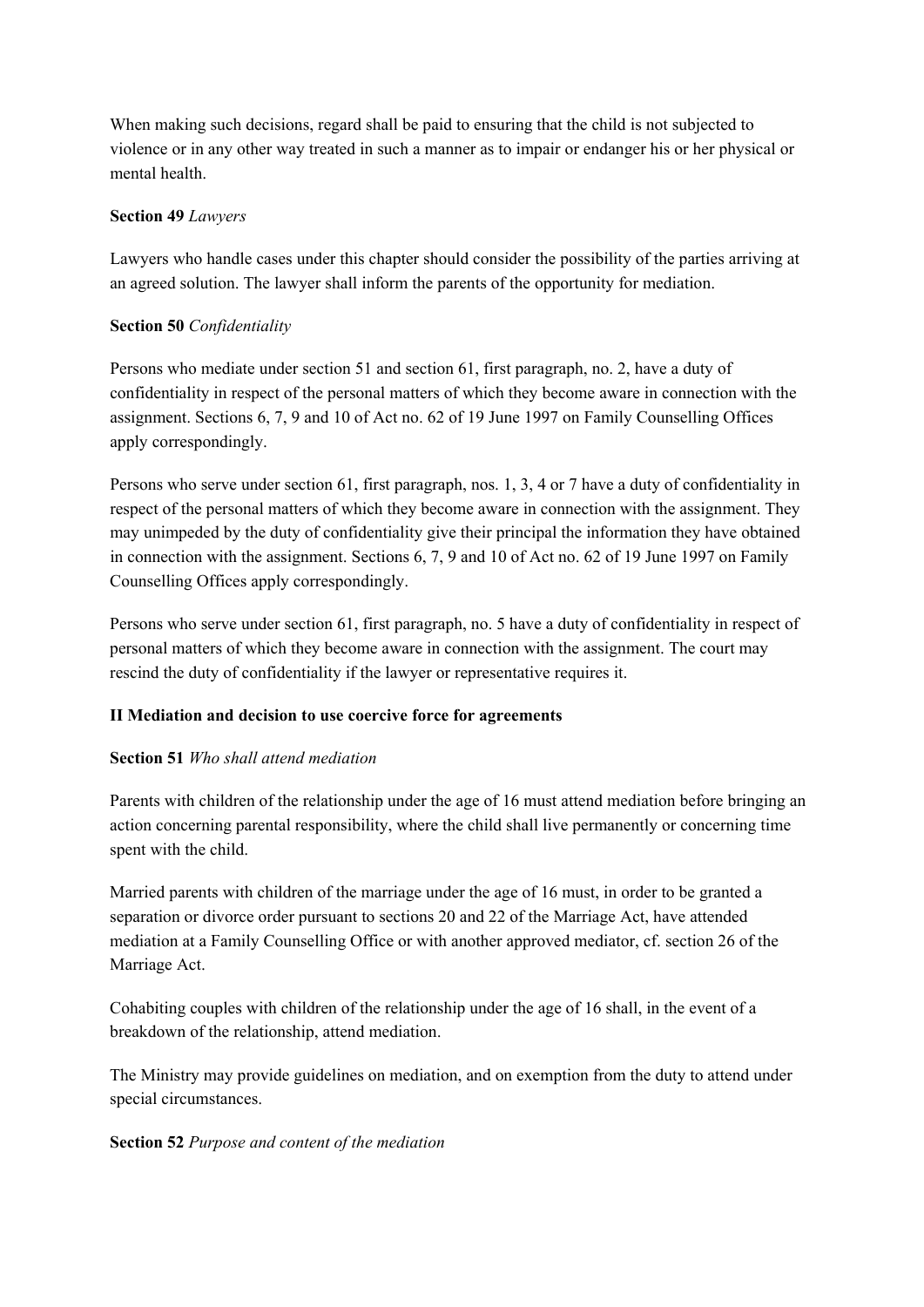The purpose of the mediation is to get the parents to arrive at a written agreement on the parental responsibility, about where the child shall live permanently and about time spent with the child. The parties should be made aware of the most important financial consequences of the agreement.

## **Section 53** *Attendance*

The parents shall attend mediation in person and at the same time. If appropriate, the mediator may nonetheless decide that they shall attend separately. In special circumstances the mediator may permit one or both parties to attend with a representative.

# **Section 54** *Mediation certificate*

A mediation certificate shall be issued when the parties have attended one hour of mediation with a mediator. If the parents fail to reach agreement, they shall be encouraged to continue mediating for up to three hours more. They may be offered mediation for a further three hours if the mediator considers that this may result in the parties reaching an agreement. The mediation certificate is valid for six months.

# **Section 55** *Decisions on enforcement of agreements*

When both parents request it, the County Governor may determine that a written agreement on parental responsibility, domicile and time spent with the child may be enforced pursuant to the rules in section 65. The condition is that the agreement shall first and foremost have regard for the best interests of the child. If necessary, experts, the child welfare services or social welfare services shall make a statement before the County Governor decides the question.

A condition for bringing the case before the County Governor pursuant to the first paragraph is that the parents must be able to present a valid mediation certificate.

The case must be brought before the County Governor where the child has its ordinary venue at the time when the action is brought.

# **III Court procedure**

## **Section 56** *Conditions for bringing an action*

If the parents disagree on who is to have parental responsibility, on where the child is to live permanently or on time spent with the child, either of them may bring an action before the court. A person or persons other than the parents may bring the case to court when the conditions pursuant to sections 45 or 63 are met.

A condition for bringing an action under the first paragraph is that the parents must be able to present a mediation certificate.

## **Section 57** *Where to bring the action*

Cases under section 56 must be brought before the court where the child has his or her ordinary venue at the time when the action is brought. If the case concerns siblings with different ordinary venues, a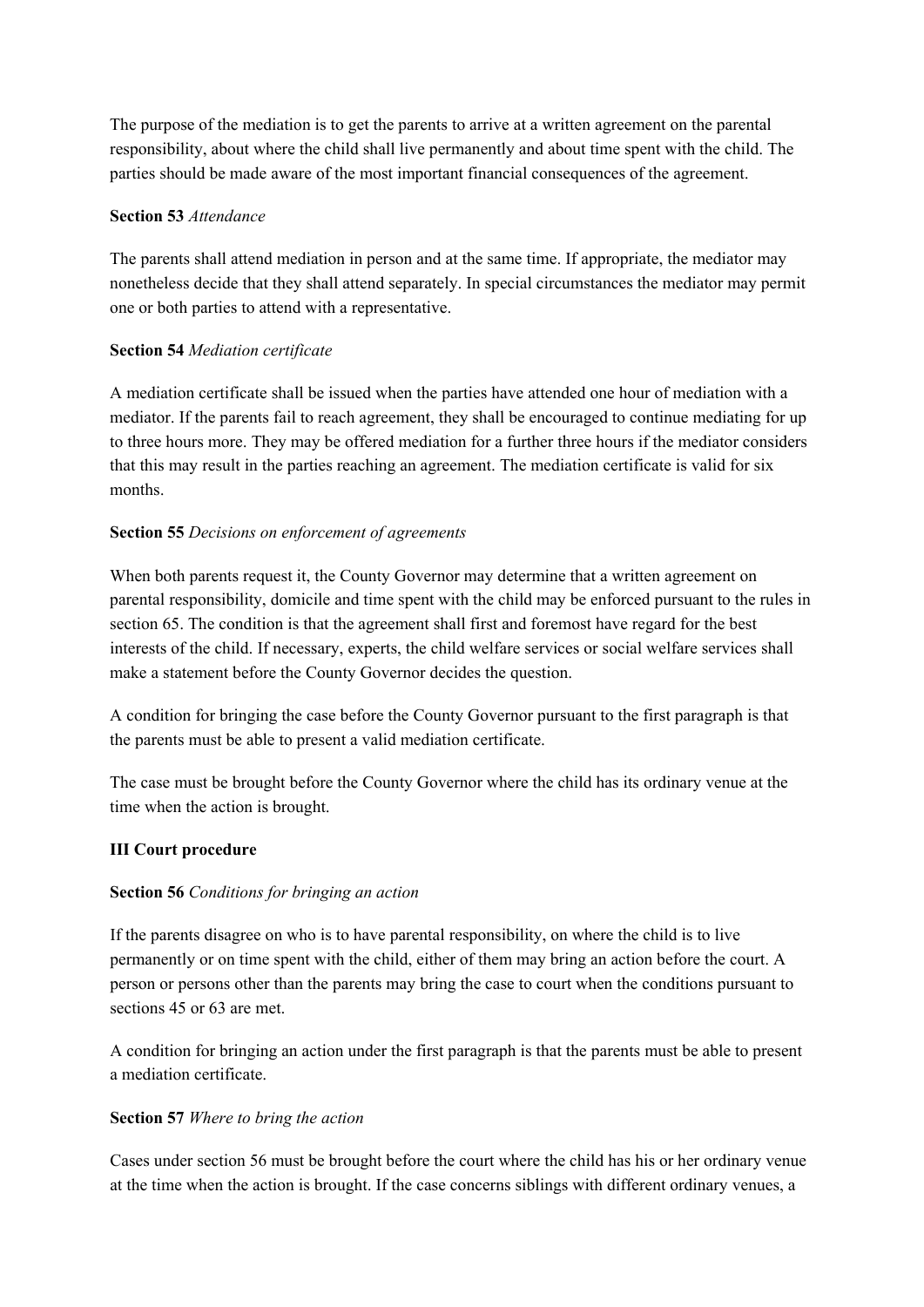joint action may be brought where one of the children has his or her ordinary venue. If the child is residing at a secret address, cf. Act of 16 January 1970 No. 1 relating to population registration and regulations issued pursuant to the Act, or if permission has been applied for or granted for use of fictitious personal data for the child, cf. section 14 a of Act of 4 August 1995 No. 53 relating to the Police, the action may be brought before the Oslo District Court.

## **Section 58** *Writ of summons and acknowledgement of service*

The writ of summons shall contain the names and addresses of the children and parents and shall state whether the disagreement concerns the parental responsibility, where the child shall live permanently or time spent with the child and shall provide a brief summary of the grounds for the disagreement and the plaintiff's claim. A mediation certificate shall be attached. The writ may be presented on an approved form.

The court shall serve the writ on the defendant. The acknowledgement of service shall state the points on which there is disagreement and briefly set out the defendant's view of the matter. The acknowledgement of service shall also contain the defendant's claim. The acknowledgement of service may be written on an approved form.

The court may request further explanation of the case from the parties if required in order to ensure that sufficient information is obtained about the case.

## **Section 59** *Court proceedings*

The judge shall do his best to hear the case quickly.

The judge shall at every stage of the case consider whether it is possible to reach a settlement between the parties and make arrangements for this.

The Courts of Justice Act and the Dispute Act apply to court procedure in cases under this Chapter unless it follows otherwise from the rules herein.

## **Section 60** *Interim decision*

When a claim has been presented by one of the parties, the court may make an interim decision on which of the parents shall have parental responsibility, with which parent the child shall live permanently, and on the right of access. Such decision may apply for a certain period of time or until the case has been finally decided. The court can also make an interim decision before the case has been brought, if special grounds so indicate.

At the same time, the court may prohibit the other parent from visiting the property or the home where the child is staying. If the decision is not urgent, the court shall as far as possible give the other party an opportunity to make a statement.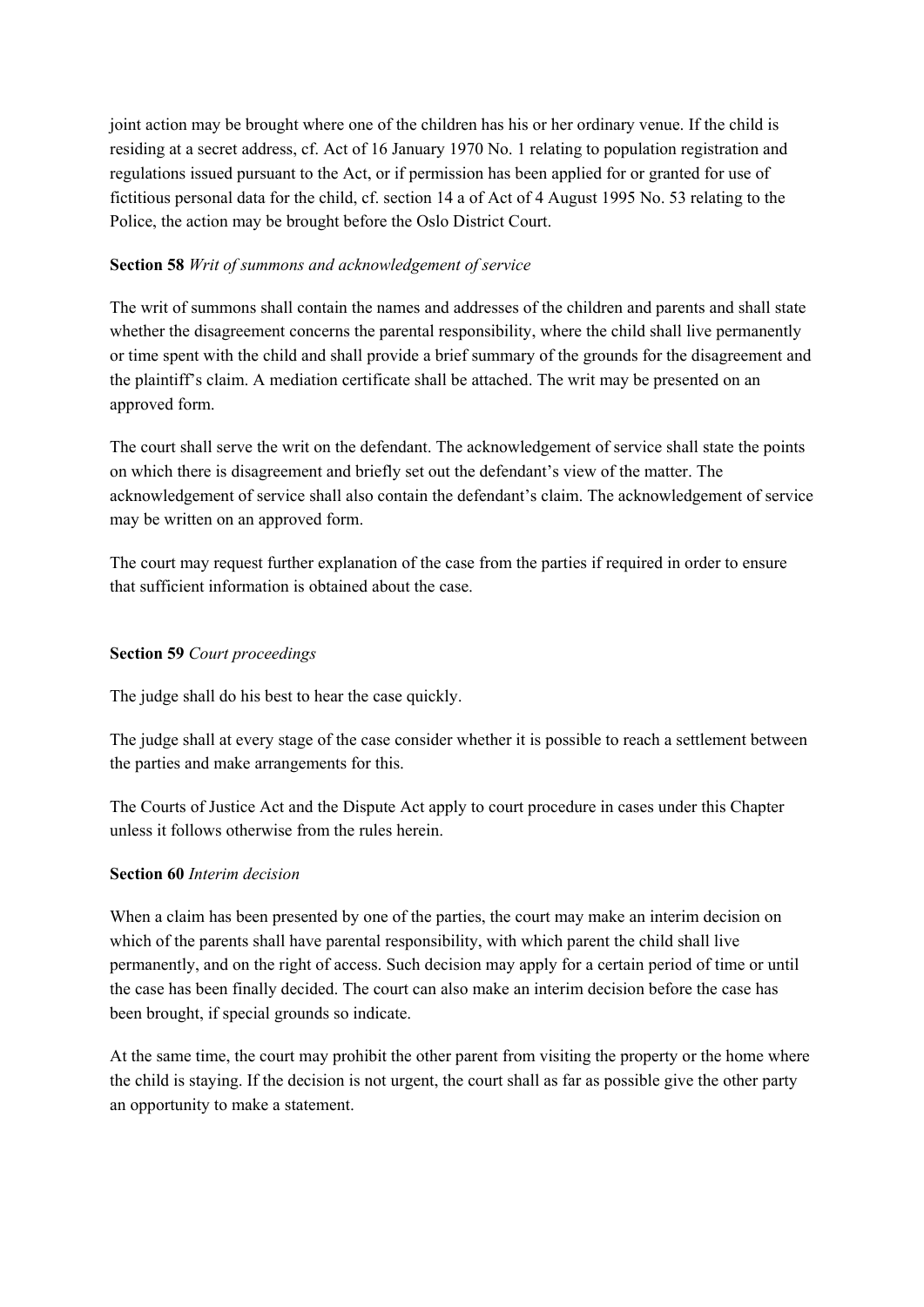When a decision is made before the case has been brought, the court shall fix a time limit within which the case must be brought. The time limit may be extended by the judge's decision. If no case has been brought within the time limit, any decisions that have been made will cease to apply.

The decisions are made as orders of the court. It is not necessary to hold an oral hearing in advance.

**Section 60a**. *Provisional decision concerning parental responsibility in connection with charges, etc. pursuant to the Penal Code*

The court shall make a provisional decision concerning parental responsibility in cases where one of the parents with parental responsibility is charged or indicted with manslaughter or murder of the other parent. The same applies if the surviving parent in such circumstances does not have parental responsibility and claims it. Other persons may claim parental responsibility. The court may decide that no-one shall have parental responsibility. The surviving parent shall only be granted parental responsibility if this is clearly in the best interests of the child.

The provisions of section 63, second paragraph, shall apply correspondingly in connection with a provisional decision. If no case has been brought within six months after the charge or indictment is withdrawn or an enforceable judgment is passed in the criminal proceedings, the District Court shall make a new decision concerning parental responsibility pursuant to the provisions of section 63.

The decisions are made as orders of the court. It is not necessary to hold an oral hearing in advance.

#### **Section 61** *Decisions during preparation of the case*

The court will schedule the main hearing immediately or after one or more of the measures in nos. 1 to 7 below have been implemented.

1. The court shall as a main rule summon the parties to one or more preparatory meetings, among other things to clarify the points of dispute between them, to discuss further procedure in the case and to mediate between the parties, if relevant. The court may appoint an expert to attend the preparatory meetings. The court may also ask the expert to talk with the parents and the children, and to make enquiries in order to clarify the facts of the case unless the parents object to this. The court determines the duties of the expert after the parties have been given the opportunity to make a statement.

2. The court may refer the parties to mediation with an approved mediator or other person with insight into the disputed points of the case. Sections 52 and 53 apply correspondingly. If the mediator finds that the parties will be unable to reach an agreement through further mediation, he shall immediately notify the court of this.

3. When necessary, the court should appoint an expert to make a statement on one or more of the questions raised by the case.

4. The judge may talk with the child, cf. section 31. The court may appoint an expert or other suitable person to assist, or let an expert talk with the child alone.

5. In special circumstances, the court may appoint a lawyer or other representative to attend to the child's interests in connection with the court action. The appointed person may have talks with the child and provide whatever information and support is appropriate. The lawyer or the representative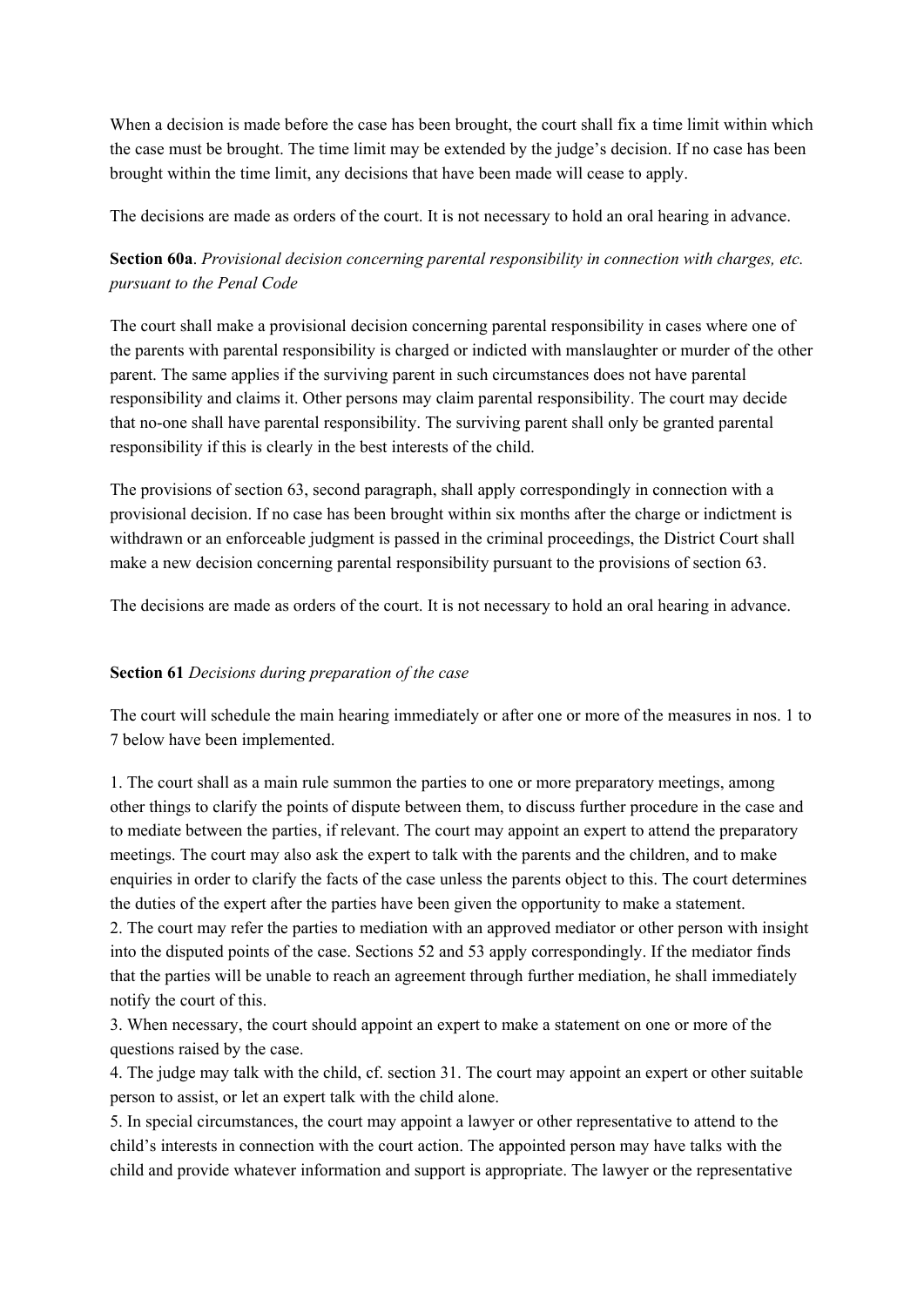shall be given the documents of the case. He may make suggestions about proceedings in the case and may give advice either in writing or in a court hearing as to how proceedings in the case can best serve the interests of the child. The court decides whether and, if relevant, for how long he shall be present during court hearings in the case. When the lawyer or the legal representative is present at the court hearing, he may question the parties and witnesses.

6. The court should obtain statements from the child welfare services and the social welfare services where necessary.

7. The court can give the parties the opportunity to try out an interim agreement for a specified period of time. The court may appoint an expert or other suitable person to advise the parents during the trial period.

8. The court may pass judgment without a main hearing as long as the parties consent to this and the court considers it appropriate.

9. The State will bear the cost of the initiatives mentioned in the first paragraph, nos. 1, 2, 4, 5 and 7. The expert appointed pursuant to the first paragraph shall be paid pursuant to Act no. 2 of 21 July 1916 on the Remuneration of Witnesses and Experts, etc. If a lawyer is to be appointed for the child pursuant to the first paragraph, no. 5, the child is entitled to free legal aid without a means test, cf. section 16, first paragraph (6), of the Legal Aid Act. The Ministry may by means of regulations determine rules governing remuneration for others who provide services under this section.

## **Section 62** *Appeal against decisions made during preparation of the case*

The court's choice of initiatives under section 61, first paragraph, cannot be appealed. An exception applies to any decision to refuse to appoint an expert under section 61, first paragraph, no. 3, or decision to refuse to obtain statements as mentioned in section 61, first paragraph, no. 6.

#### **Section 63** *Procedure for claiming parental responsibility after a death*

Where the parent who is granted parental responsibility under section 38, first paragraph, did not live with the child, or the parent who was granted parental responsibility under section 38, second paragraph, did not have parental responsibility at the time when the other parent died, the surviving parent may within six months after the death bring an action claiming parental responsibility and to live permanently with the child. The court may make an interim decision under section 60.

When the surviving parent is charged or indicted with or convicted of manslaughter or murder of the other parent, other persons may always initiate proceedings to claim parental responsibility within six months after the charge or indictment is withdrawn or an enforceable judgment is passed in the criminal proceedings. If the surviving parent claims parental responsibility, the court shall only find in favour of the claimant when this is clearly in the best interests of the child. The court shall make a provisional decision pursuant to section 60 a.

The court shall decide the question by court order, which may be appealed. Normally, the court shall summon the parties to an oral hearing before making a decision. Emphasis shall be placed on whether the surviving parent wants parental responsibility. No one will be granted parental responsibility without meeting the conditions in paragraph 4.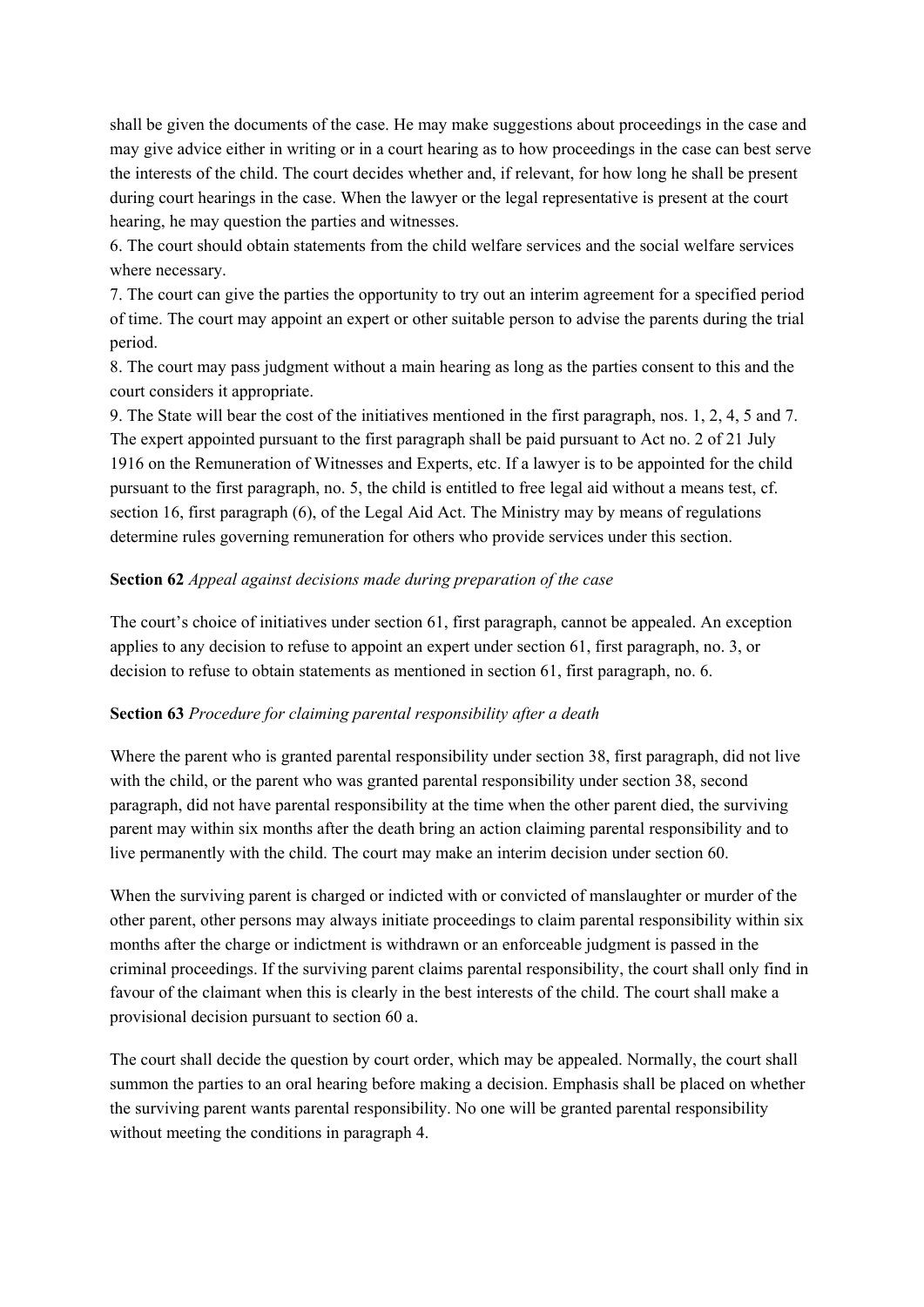If there is no longer anyone with parental responsibility for the child, cf. section 38, third paragraph, those persons wishing to claim parental responsibility shall contact the District Court where the child lives. If only one claim for parental responsibility is received, the court shall allow the claim, except if there is a danger of the child not being given adequate care and maintenance, or if it will suffer in other ways. Any rejection of an application for parental responsibility shall be made in a court hearing, and may be appealed.

Before the court decides the case, the child's next of kin or the persons with whom the child lives shall be given the opportunity to make a statement. The court may reject the right to make a statement under this paragraph when special grounds make a statement unnecessary. The child shall be heard under section 31.

The court may let one person have sole parental responsibility or let a married or cohabiting couple have joint parental responsibility. If a person other than the surviving father, mother or co-mother is granted parental responsibility, the court shall also decide whether the father, mother or co-mother shall continue to share in the parental responsibility. If the parents have expressed in writing whom they wish to be given parental responsibility after their death, this must be given weight.

The court may stipulate as a condition of its decision that, for a certain period, the child shall not be moved from the home where it is living if the move might be detrimental to the child and there are no reasonable grounds for moving.

If no one has stated an interest, or if the court rejects all claims for parental responsibility, the court shall notify the child welfare services. The child welfare service shall place the child pursuant to the rules in section 4-14 and section 4-15, first paragraph, of Act no. 100 of 17 July 1992 on Child Welfare Services. Sections 4-16, 4-17, 4-18, first paragraph, and 4-20 apply correspondingly.

A decision made pursuant to this section may be brought before the court again by the surviving parent and be amended if special grounds so indicate. Section 64, third paragraph, applies correspondingly.

## **Section 64** *Amendment to agreement or decision on parental responsibilit*

The parents may amend an agreement or decision on parental responsibility, with whom the child shall live and on the right of access.

If the parents fail to agree, either may bring an action before the court, cf. section 56. A court judgment, a settlement in court, or an agreement with enforcement can nonetheless only be amended if special grounds so indicate. An interim decision under section 60 a may be amended on the same conditions by the court that made the provisional decision, and such proceedings may be instituted by the surviving parent or by other persons.

If it is obvious that no special grounds exist as mentioned in the second paragraph, the court may decide the case without a main hearing.

## **IV. Enforcement**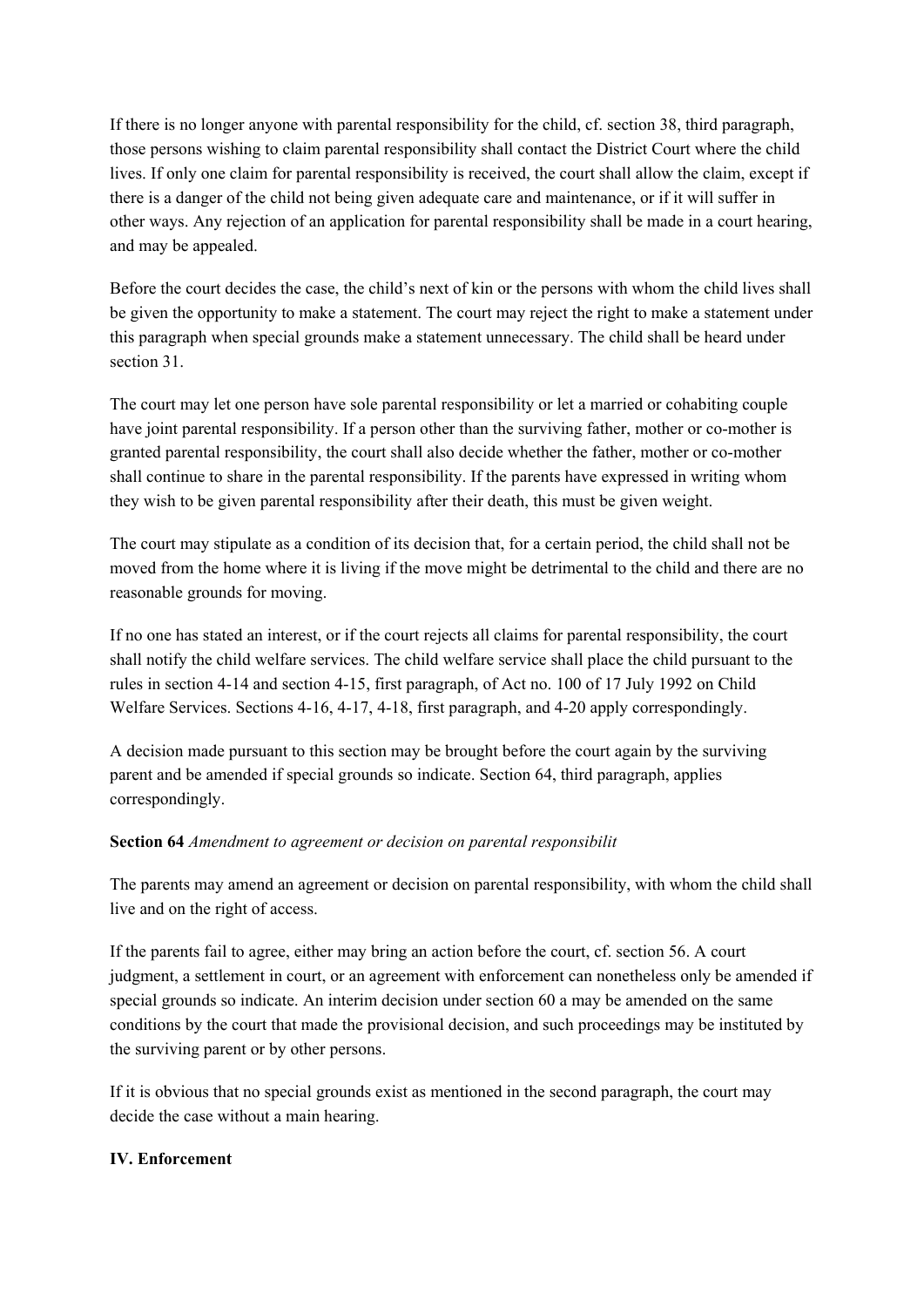#### **Section 65** *Enforcement*

Chapter 13 of the Enforcement Act applies to the enforcement of decisions on parental responsibility or with whom the child shall live. The enforcement officer shall nevertheless collect coercive fines. Collection shall only take place at the request of the person entitled thereto. A decision by the County Governor or the Ministry constitutes special grounds for enforcement. An interim decision pursuant to section 60 is enforceable even if the decision is not finally binding.

The decision on the right to access can be enforced by means of a coercive fine pursuant to Chapter 13 of the Enforcement Act. The District Court may determine a standing coercive fine that shall apply for a certain period of time for each time the right of access is not respected. A decision made by the County Governor or the Ministry is a special basis for enforcement. The first paragraph, second, third and fifth sentences, shall apply correspondingly.

# **Chapter 8 Duty to rear the child**

# **Section 66** *Duty of the parents to rear the child*

The parents shall bear the expenses of maintaining and educating the child according to the child's ability and aptitude and the financial circumstances of the parents, when the child itself does not have the requisite means. Both parents have a mutual obligation to contribute what is necessary, each according to his or her ability.

The provisions regarding the parent's duty to rear the child pursuant to this chapter apply correspondingly to other persons who have been given parental responsibility after both parents are deceased.

## **Section 67** *Maintenance payment*

Where one or both of the parents do not live with the child, the parent concerned shall pay fixed contributions to maintenance and education. Parents who live with the child may also be required to pay contributions if they fail to fulfil their obligation to maintain the child pursuant to section 66. No one may renounce the rights the child has pursuant to this paragraph.

The parents may be ordered to provide special payments for special expenses as long as the duty to rear the child exists. It is a condition that the expenses are reasonable and necessary and are not covered by the expenses that the current maintenance payment is meant to cover. A claim for special payments must be filed within one year after the special expenses were incurred. The Ministry may by regulation lay down supplementary rules on special payments.

It is the child who has the right to the maintenance payment. Unless otherwise determined, it shall be paid monthly in advance to the parent with whom the child lives permanently. The maintenance payment shall be paid as from the calendar month in which the claim arises until the end of the calendar month when the preconditions for the maintenance payment no longer apply.

## **Section 68** *Duration of obligation to rear the child*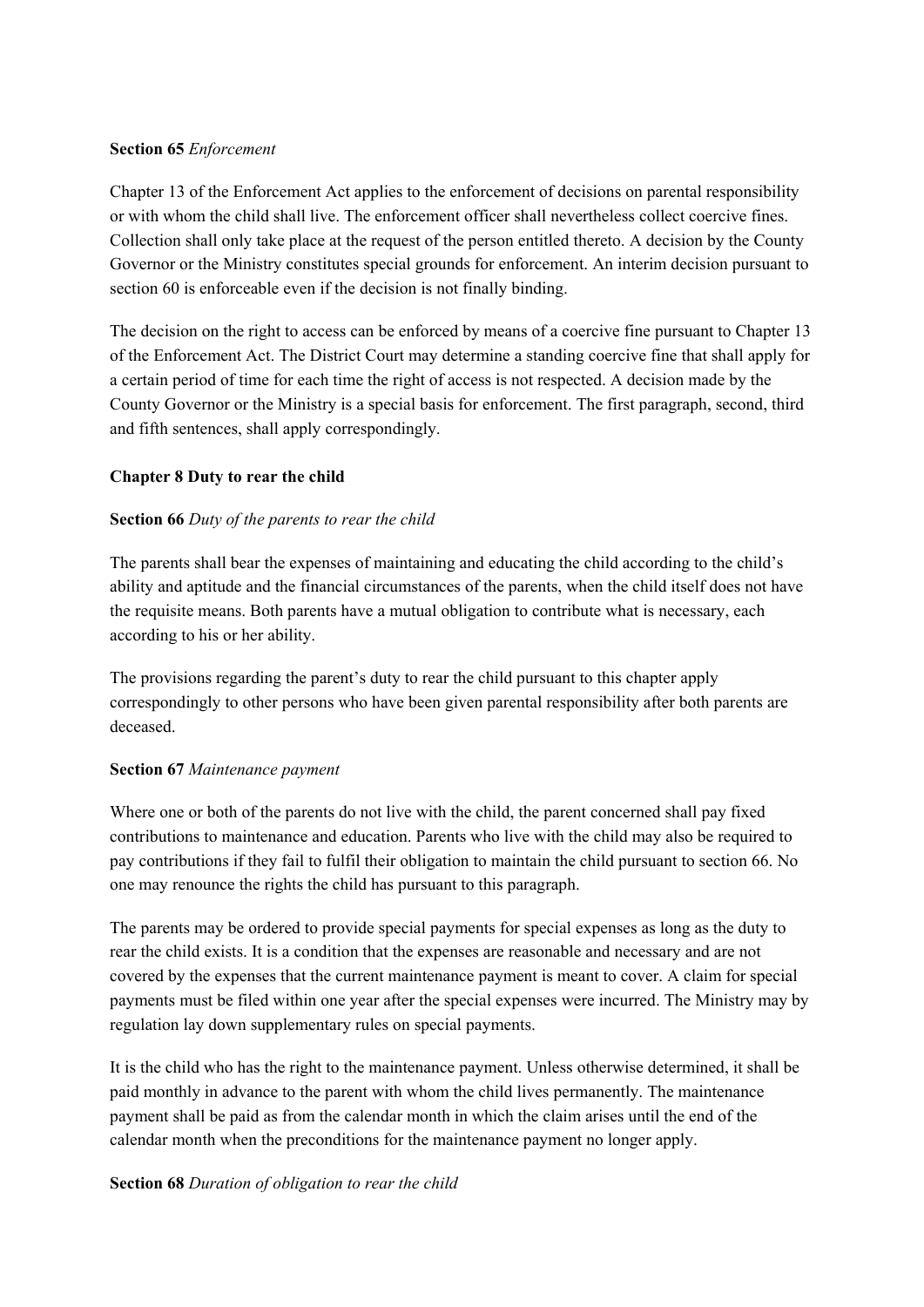The obligation of the parents pursuant to sections 66 and 67 lasts until the child reaches the age of 18 unless otherwise agreed or determined in pursuance of this section.

If the child, after having reached the age of 18, wishes to continue with what must be regarded as a normal education, he or she is entitled to financial support for the duration of such education. A time limit shall be set in respect of claims for maintenance payment pursuant to this provision.

Parents may also be ordered to pay maintenance payment towards further education if this is reasonable considering the interests and aptitudes of the child, the opportunities of acquiring funds for further education from other sources, and other circumstances. A time-limit shall be set in respect of claims for such maintenance payment.

**Section 69** *Relationship between the rules of obligation to rear the child pursuant to the Children Act and the Child Welfare Act*

Maintenance payment that are determined pursuant to this Act will cease to apply from the time maintenance can be determined pursuant to section 9-2 of the Child Welfare Act.

#### **Section 70** *How the maintenance payment is determined*

The parents may make an agreement regarding maintenance payment to the child.

If they fail to agree, each of them may request that the maintenance enforcement agency determine the maintenance payment. They may do this even if they originally reached agreement on the maintenance payment, but in such a way that the current maintenance payment shall only be altered if the rules of the law will result in an alteration in excess of 12 per cent. The Ministry may issue a regulation relating to fees where the maintenance enforcement agency makes a decision on determination and alteration of the maintenance payment.

The question shall nevertheless be settled by the courts

a) if either of the parents requests that this be done in conjunction with matrimonial proceedings or proceedings concerning parental responsibility, with whom the child shall live or right of access, b) if the maintenance enforcement agency refers the parties to the courts because this is more appropriate in view of the nature of the case.

With regard to maintenance payment pursuant to section 68, second and third paragraphs, to children who have reached the age of 18, it is the child himself or herself who shall make an agreement or be party to the case.

If the parents are not cohabiting when the child is born and they have not made an agreement regarding maintenance payment, the maintenance enforcement agency shall on its own initiative determine the maintenance payment to the child.

If the non-custodial parent is receiving support supplement from the Armed Forces in connection with undergoing basic military training or performing civilian service, or is entitled to other public benefit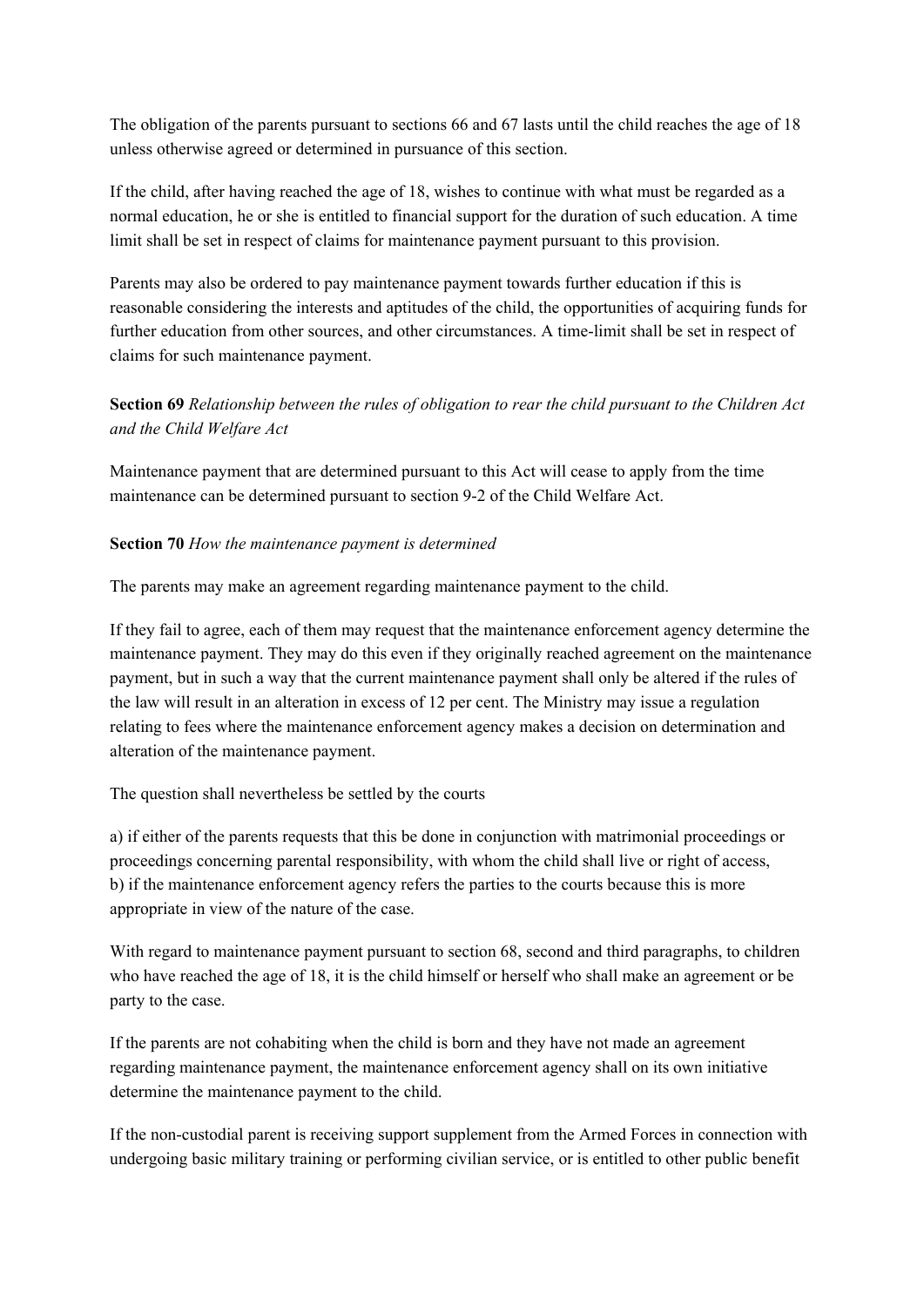where child supplement is part of the benefit, the maintenance enforcement agency may, on its own initiative, determine the maintenance payment to the child for the period such support is paid.

An agency dealing with cases concerning the determination of maintenance payment has the same right to request information as the maintenance enforcement agency pursuant to section 10, second paragraph.

## **Section 71** *Public determination of maintenance payment*

The maintenance enforcement agency shall determine the maintenance payment in such a way that expenses for the support of the child determined according to the age of the child (maintenance costs) are shared between the parents according to their income. The maintenance payment shall nonetheless not be set higher than the amount the non-custodial parent is left with as the means determined for his own sustenance, etc. (assessment of ability to pay maintenance payment). The maintenance payment determined publicly or agreed orally or in writing shall as a main rule be reduced for time spent with the child. If the parents have agreed on dual domicile pursuant to section 36 of the Act, special rules apply.

Unless otherwise provided by regulations pursuant to the third paragraph, the maintenance enforcement agency shall on its own initiative regulate the maintenance payment when the child enters a new age group.

The Ministry may by regulation lay down supplementary rules on the assessment of maintenance payment pursuant to this Act.

## **Section 72** *Determination of maintenance payment for periods already elapsed*

Maintenance payment may also be determined in respect of periods already elapsed, but nonetheless not in respect of periods that have expired more than three years before the date on which the claim was submitted to the decision-making agency. If maintenance payment is to be determined in respect of a period that has expired more than one year previously, it is a condition that the party has had a special reason for the delay in submitting the claim.

#### **Section 73** *Indexation of maintenance payment*

All fixed maintenance payment to children shall be index-linked pursuant to the provisions of this section unless otherwise determined in the decision or the agreement.

Indexation also applies to the amount stipulated pursuant to section 5, first paragraph, of Act No. 2 of 17 February 1989 on Advance Payment of Maintenance Contributions.

Indexation is linked to changes in the consumer price index issued by the Central Bureau of Statistics. The maintenance payment shall be adjusted each year on the basis of the change in the value of the consumer price index as of the month of January compared with the value of the index at the previous adjustment. Each adjustment shall apply only to maintenance payment instalments falling due in June or later.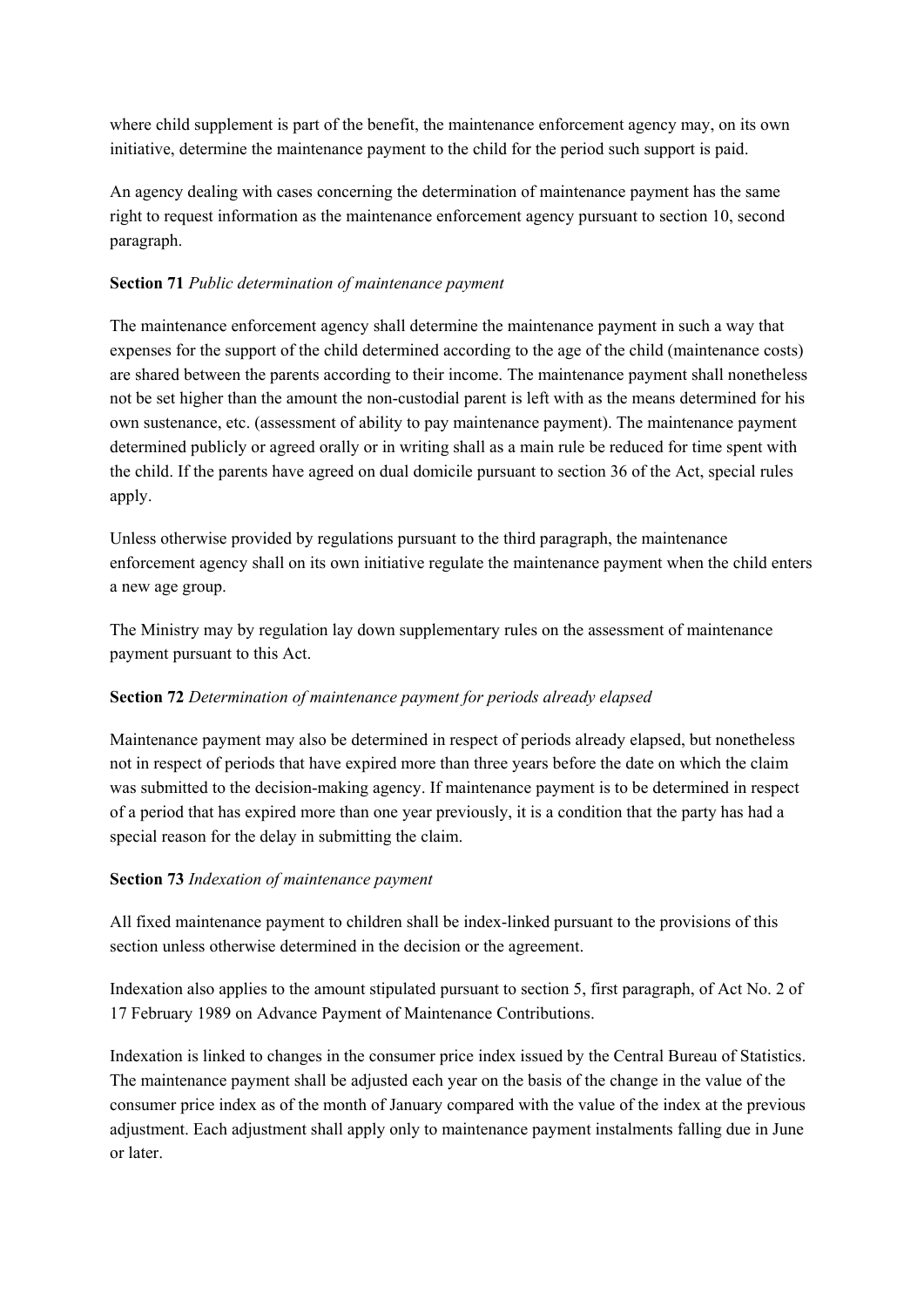The maintenance payment shall be adjusted by the same percentage as that by which the consumer price index has changed, calculated to the nearest tenth of one percent. The amount of the maintenance payment shall be rounded off to the nearest ten kroner.

The maintenance enforcement agency shall recalculate maintenance payment to be recovered pursuant to the Act on Recovery of Maintenance Contributions.

The Ministry may lay down regulations to implement and supplement the provisions of this section.

## **Section 74** *Special alterations in maintenance payment determined*

A request may be made to alter maintenance payment determined by an administrative agency or a court of justice, if special grounds so indicate. The Ministry may by regulation lay down supplementary rules on such alteration.

Maintenance payment that has been or should have been paid when the request for alteration was submitted may also be reduced, increased or remitted if there are strong reasons for so doing. The Ministry may by regulation lay down supplementary rules on remission of such debt. The provisions of section 72, second sentence, apply correspondingly.

When a decision is rendered to reduce maintenance payment that should have been paid already, private and public claims in regard to the maintenance payment for the period to which the alteration applies shall be determined again taking the new maintenance payment rate into account.

The provisions of section 70, second and third paragraphs, shall apply correspondingly with regard to who is responsible for deciding special alterations.

The provisions of section 70, sixth paragraph, to the effect that the maintenance enforcement agency may determine maintenance payment on its own initiative shall apply correspondingly in the event of alteration of maintenance payment.

# **Section 75** *Relationship between the decision-making agency and claims by the parties*

In appeals and in proceedings regarding alterations of maintenance payment pursuant to section 74, the decision-making agency may go beyond the claims of the parties. The decision-making agency may also alter other maintenance obligations pursuant to the Children Act and maintenance contributions to the spouse even if none of the parties so requests.

Where the non-custodial parent with several children does not have full ability to pay maintenance payment, or the total maintenance obligation is higher than a certain percentage of his or her income or the maintenance payment is fixed pursuant to section 9-2 of the Act of 17 July 1992 No. 100 relating to Child Welfare Services, the decision-making agency may on its own initiative make a total pro-rata determination of the maintenance payment to the children. This applies in all types of cases where at least one claim is received for initial determination, complaint or alteration, or where the maintenance enforcement agency can make a claim on its own initiative. The rule applies regardless of whether the non-custodial parent has children with the same custodial parent or several custodial parents. Sections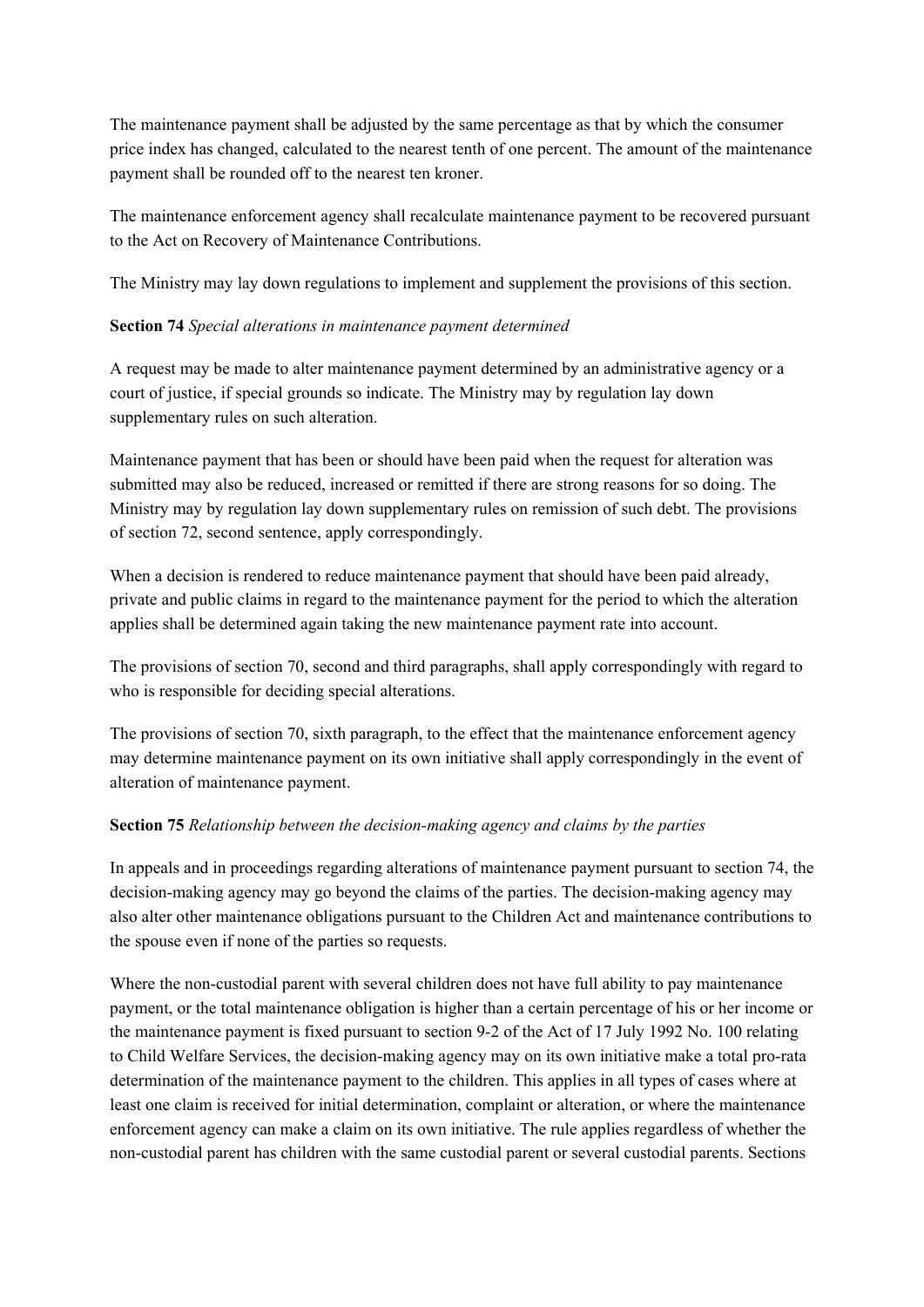70, second paragraph, and 74, first paragraph, apply correspondingly. The Ministry may by issuing regulations provide supplementary rules on a total pro-rata determination of maintenance payment.

#### **Section 76** *Interim decision in maintenance payment proceedings*

The maintenance enforcement agency may without delay determine an interim maintenance payment. If it is urgent, such decision may be made without the opposite party being allowed to express an opinion.

The maintenance enforcement agency may, on request, render interim decisions to reduce maintenance payment without the opposite party being allowed to express an opinion. This applies if the maintenance enforcement agency deems it clear that the conditions for so doing are present.

Interim decisions pursuant to the first, second and third paragraphs apply from the month in which the request for determination or alteration was submitted. Such decisions may be carried out immediately unless otherwise determined, and apply only until a final decision is rendered in the matter.

When maintenance cases shall be decided by a court, this section shall apply correspondingly. Interim decisions shall be rendered in a court order.

## **Section 77** *Appeals*

A decision regarding a maintenance payment for a child determined by the maintenance enforcement agency may be appealed to the immediately superior body or to the body designated by the Directorate of Labour and Welfare. The right of appeal shall not apply to decisions that apply only to regulation of the maintenance payment on entry to a new age group pursuant to section 71, second paragraph.

**Section 78** *Implementation of decisions regarding maintenance payment and fees. Ground for enforcement.*

The maintenance payment shall be recovered by the Agency for recovery of maintenance payments pursuant to the provisions of the Act relating to Recovery of Maintenance Contributions.

Decisions in maintenance payment proceedings are enforceable by execution. Such decisions have legal effect and may be implemented before they become final unless otherwise determined. The timelimit for compliance is three days unless another time-limit has been fixed.

A written agreement concerning maintenance contributions constitutes a ground for enforcement by execution when maintenance contributions stipulated in the agreement are recovered pursuant to the provisions of the Act relating to Recovery of Maintenance Contributions. The same applies to a decision concerning fees as referred to in section 70, second paragraph.

If maintenance payments that have been paid are reduced pursuant to section 74, second paragraph, or section 76, the person paying the maintenance payment may demand that the Agency for recovery of maintenance payments reduce the deduction ordered in his or her wages, etc., in such manner and for such instalments as are judged equitable by the agency.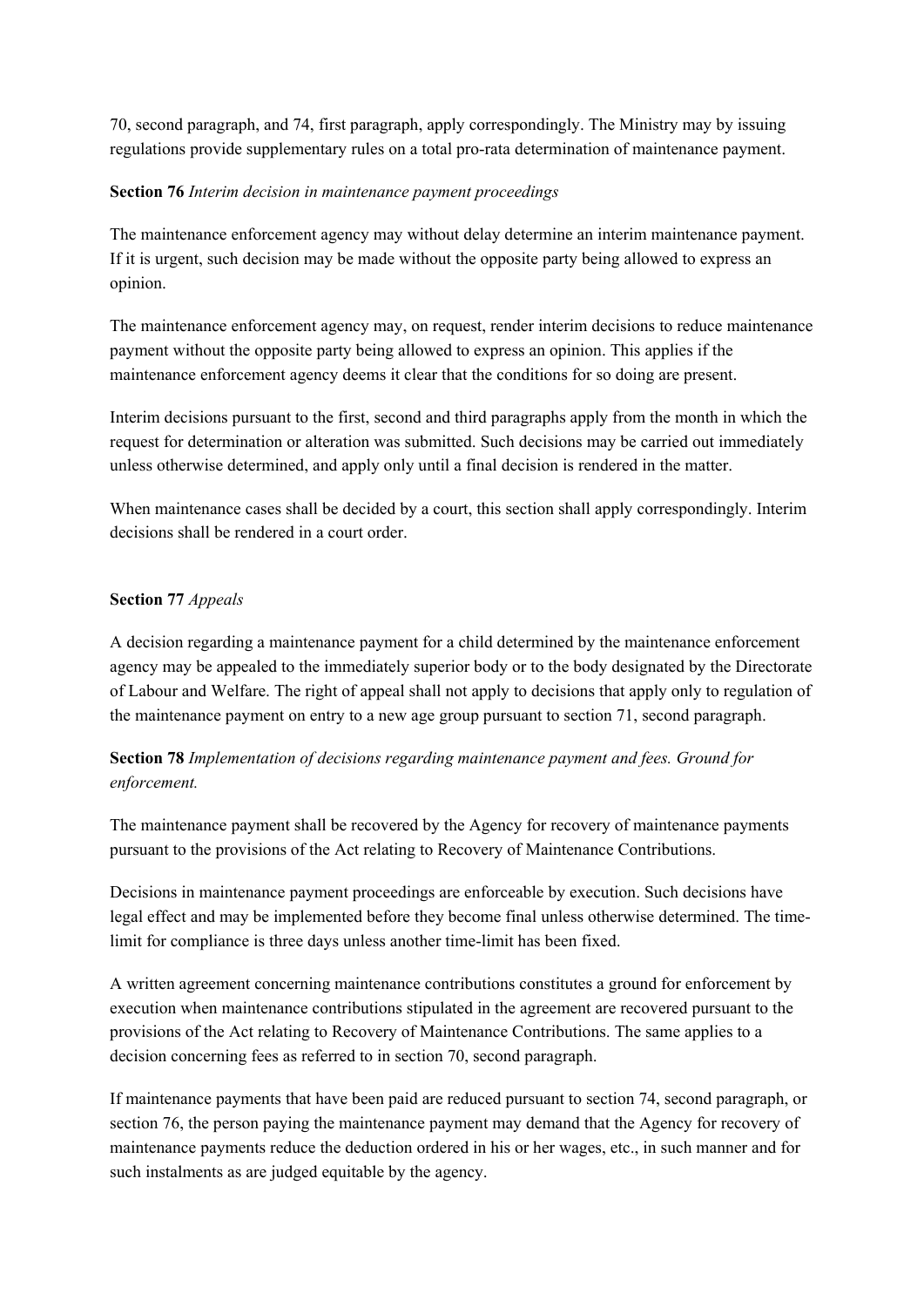#### **Section 79** *Advance payment of maintenance payment*

Act No 2 of 17 February 1989 relating to Advance Payment of Maintenance Contributions (the Advance Payment Act) shall apply to the advance payment of maintenance payment.

#### **Section 80** *Application for reimbursement of maintenance payment when paternity has changed*

If any person who by order or agreement has paid maintenance payment to a child is later absolved of being the father of the child, he may claim reimbursement of the amount thereof from the National Insurance Scheme. The amount shall be linked to the consumer price index issued by Statistics Norway from the date the maintenance was paid until it is reimbursed. Index regulation shall nevertheless first apply after taking into account the tax deduction received by the absolved father in respect of maintenance payments. The benefit of the earlier tax deduction shall be set at 20 per cent. The claim may be reduced or fail if it is clear that he had no reasonable grounds for acknowledging paternity, or that he should have instituted proceedings for change of paternity earlier.

A man who on whom is imposed the duty to rear the child but not paternity may claim reimbursement of the money from the National Insurance scheme if a DNA analysis shows that he could not be father of the child. The first paragraph shall apply correspondingly to the extent relevant.

A person absolved of paternity may not apply to have the maintenance payment repaid by the child himself or herself, by the mother or by the real father of the child.

The Ministry may by regulations issue supplementary provisions concerning application for reimbursement of maintenance payments pursuant to this Act.

# **Chapter 9 Concerning the application of the children act when any of the parties have connections with foreign countries**

**Section 81** *When paternity or co-maternity may be established in Norway*

Paternity and co-maternity may be established in Norway pursuant to section 4, section 7 and chapters 3 and 4

a) if the mother was resident in Norway when the child was born

b) if the child has later taken up residence in Norway, and the mother or the guardian of the child wishes to have paternity established here, or

c) if the putative father is resident in Norway.

Proceedings for change pursuant to section 6 may be instituted before a Norwegian court if any of the persons entitled to institute proceedings are resident in Norway or if paternity has been established under Norwegian law.

**Section 82** *When proceedings regarding parental responsibility or right of access may be dealt with by Norwegian judicial or administrative authorities*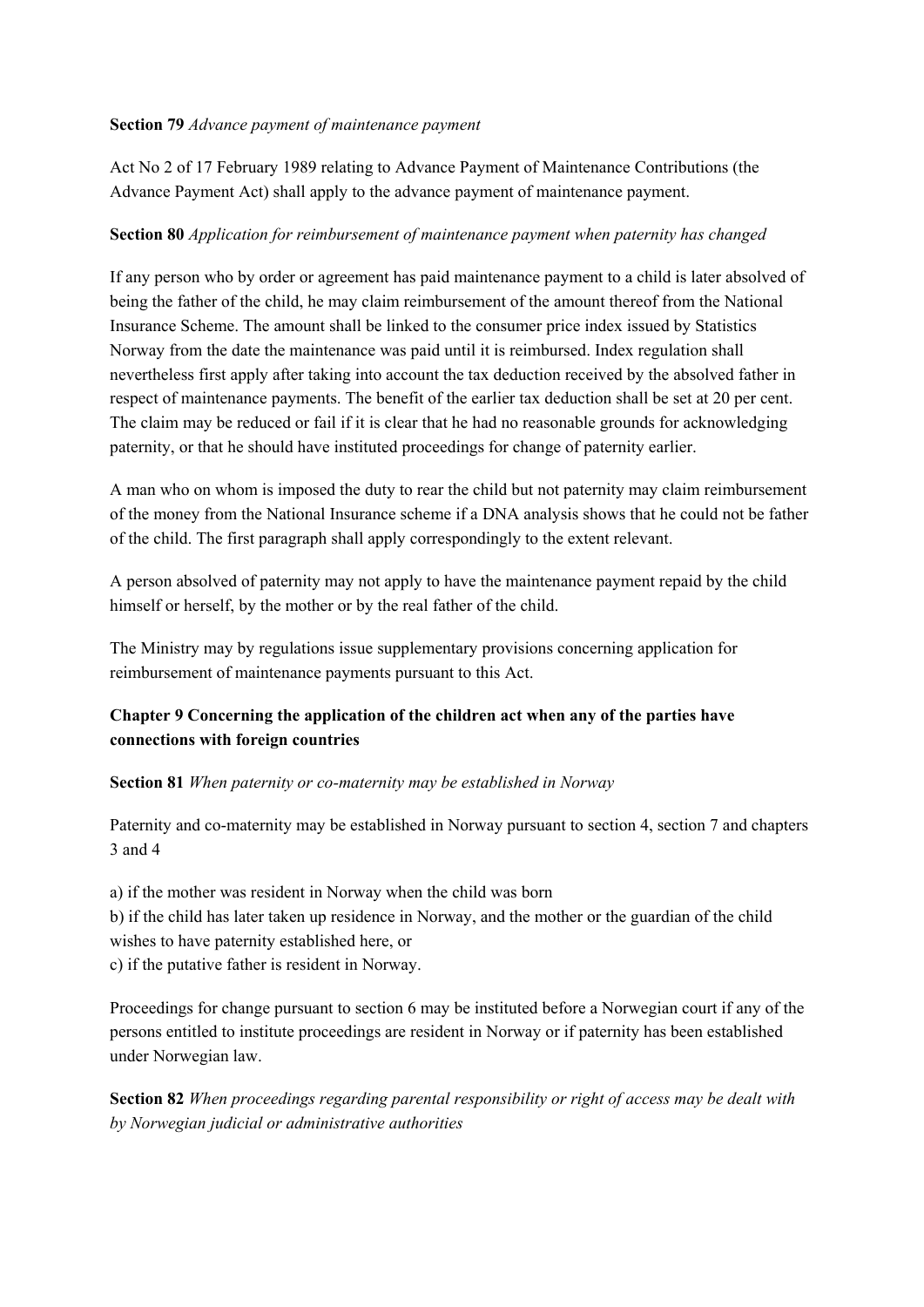Proceedings regarding parental responsibility, with whom the child shall live or right of access may be instituted in a Norwegian court or the case may be dealt with by the County Governor

a) if the person against whom the claim is directed is resident in Norway

b) if the child is resident in Norway, or

c) if the question of parental responsibility or right of access has previously been determined in Norway unless it is legally possible to have the question decided abroad and the decision-making agency is of the opinion that the case should be decided there.

Proceedings regarding an interim decision may be dealt with by a Norwegian court in all cases where the child or the defendant is staying in Norway.

# **Section 83** *When proceedings regarding maintenance payment may be dealt with by Norwegian judicial or administrative authorities*

Questions regarding maintenance payment may be dealt with by the maintenance enforcement agency or a Norwegian court of justice

a) when proceedings are instituted concerning paternity, co-maternity, parental responsibility or right of access before a competent Norwegian body, or b) if one of the parties or the child is resident in Norway.

## **Section 84** *Choice of law*

Cases that come under Norwegian jurisdiction pursuant to sections 81-83 shall be decided in accordance with Norwegian law.

**Section 85** *Recognition of paternity or co-maternity established abroad*

If the paternity or co-maternity of a child follows directly from foreign law which shall be applied according to the rules of law in the country in question, this shall be effective in Norway unless otherwise established pursuant to sections 6 and 7.

The King may by regulation or in the individual case decide that paternity or co-maternity which has been established in another manner pursuant to foreign law, shall be effective in Norway. The same may be established in an agreement with a foreign state.

## **Chapter 10 Concluding provisions**

**Section 86** I*mplementation* The King may prescribe the regulations necessary for the implementation of this Act.

#### **Section 87** *Commencement*

This Act comes into force on the date determined by the King.